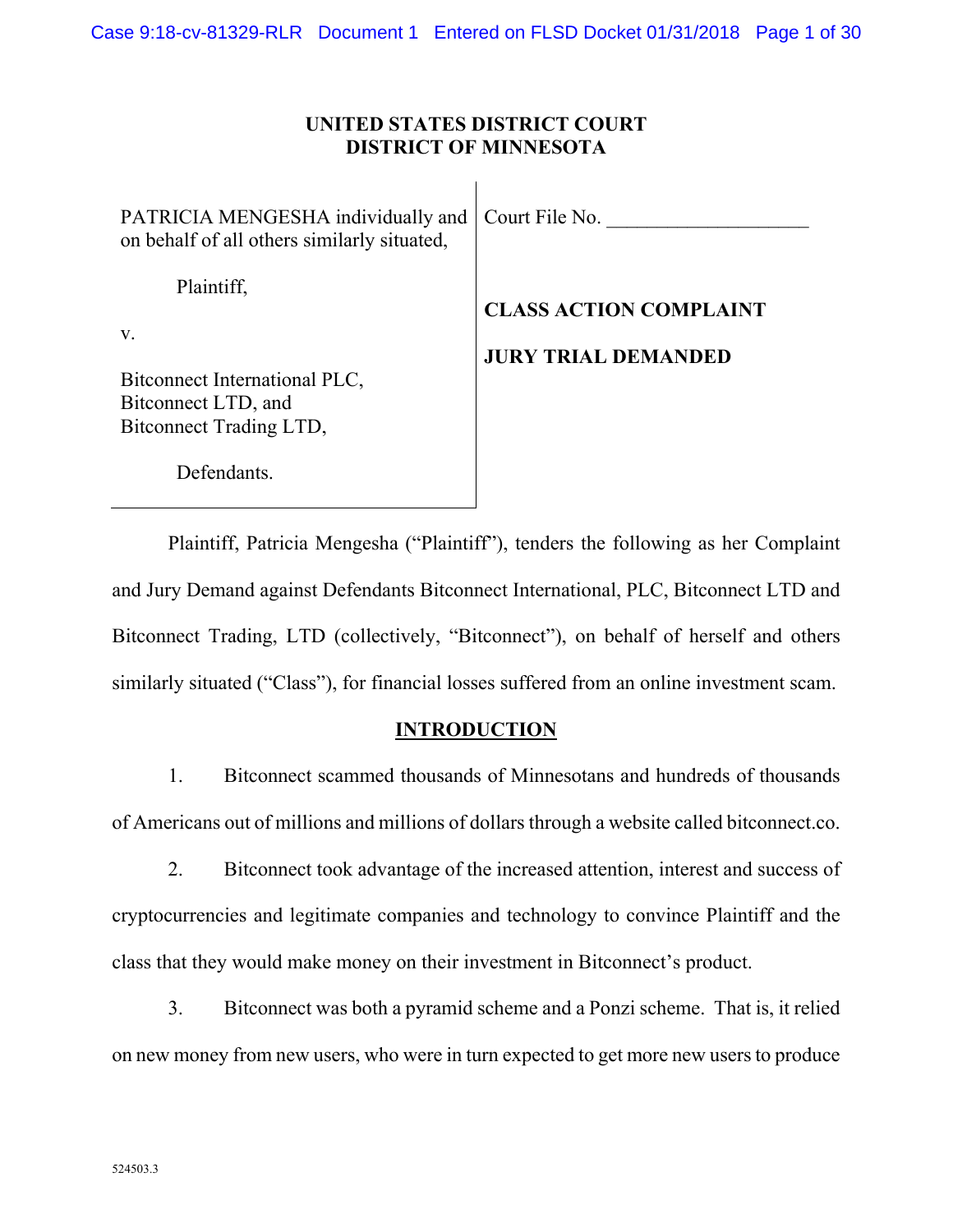more new money, while not actually engaging in any real activity that would produce income, profits or benefit to investors.

4. In its scheme, Bitconnect required Plaintiff and the Class to provide Bitconnect with Bitcoin, which it would exchange for Bitconnect Coins ("BCC"). With this transaction, Bitconnect promised to Plaintiff and the Class fixed returns as well as a guarantee that the principal investment/loan amount would be paid in full on date certain.

5. Instead, Bitconnect shut down its platform, took all of Plaintiff and the Class's money, and left them with BCC, which is either entirely worthless or has significantly less value than Bitconnect promised.

6. Plaintiff and the Class were damaged and Bitconnect has profited handsomely at the expense of Plaintiff and the Class.

7. Plaintiff seeks monetary damages for these losses, in an amount to be determined at trial.

8. Plaintiff also seeks injunctive relief, in the form of: (1) specific enforcement of the contract between Bitconnect and Plaintiff and the Class; (2) a return of all money and/or cryptocurrencies given to Bitconnect by Plaintiff and the Class; (3) disgorgement of all monies earned by Defendants due to their conduct; and/or (4) an immediate order enjoining Bitconnect and its owners, members and Board of Directors from transferring, selling, spending or otherwise dissipating any assets so that Plaintiff and the Class can recover the money owed to them.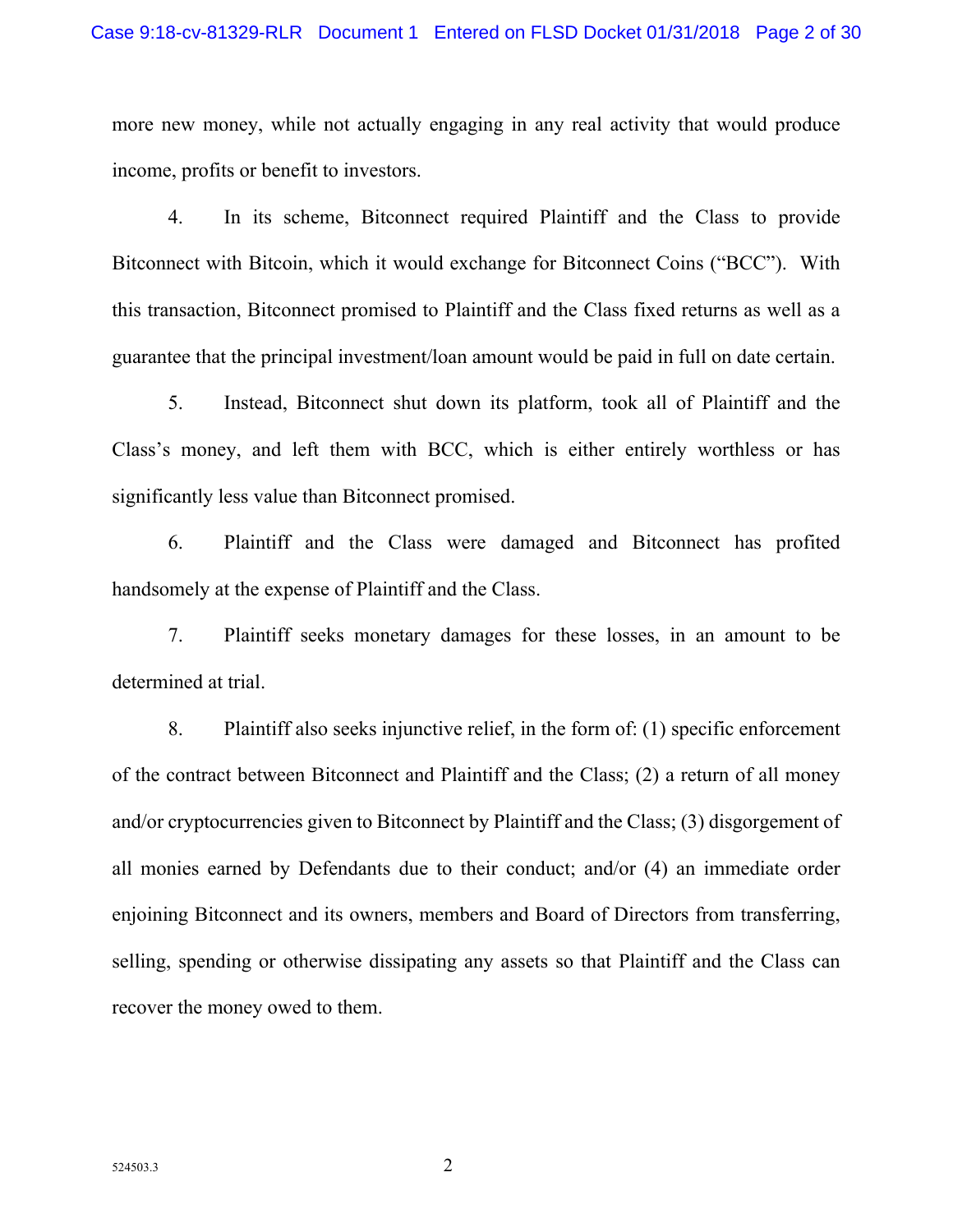#### **JURISDICTION**

9. This Court has jurisdiction pursuant to the Class Action Fairness Act of 2005, 28 U.S.C. § 1332(d), because the proposed Class consists of 100 or more members; the amount in controversy exceeds \$5,000,000, exclusive of costs and interest; and minimal diversity exists. This Court also has supplemental jurisdiction over the Minnesota state law claims pursuant to 28 U.S.C. § 1367.

10. This Court has jurisdiction over Defendants because the injuries occurred in this District because of the specific actions of the Defendants purposefully, knowingly and intentionally reached this District. Bitconnect operated a website and allowed Plaintiff and the Class to sign up for the website with their Minnesota addresses.

#### **VENUE**

11. Venue is proper in the District of Minnesota under 28 U.S.C. § 1391 because a substantial part of the events or omissions giving rise to Plaintiff's claims occurred in this District. Plaintiff resides in this District, viewed Defendants' representations and misrepresentations in this District, engaged in commerce with Defendants from her computer in this District, and otherwise specifically performed her end of the bargain in this District.

#### **PARTIES**

12. Plaintiff, Patricia Mengesha is an individual living in Dakota County, Minnesota, within this District.

13. Defendants Bitconnect International, PLC, Bitconnect LTD and Bitconnect Trading, LTD (collectively, "Bitconnect") are foreign, for-profit companies organized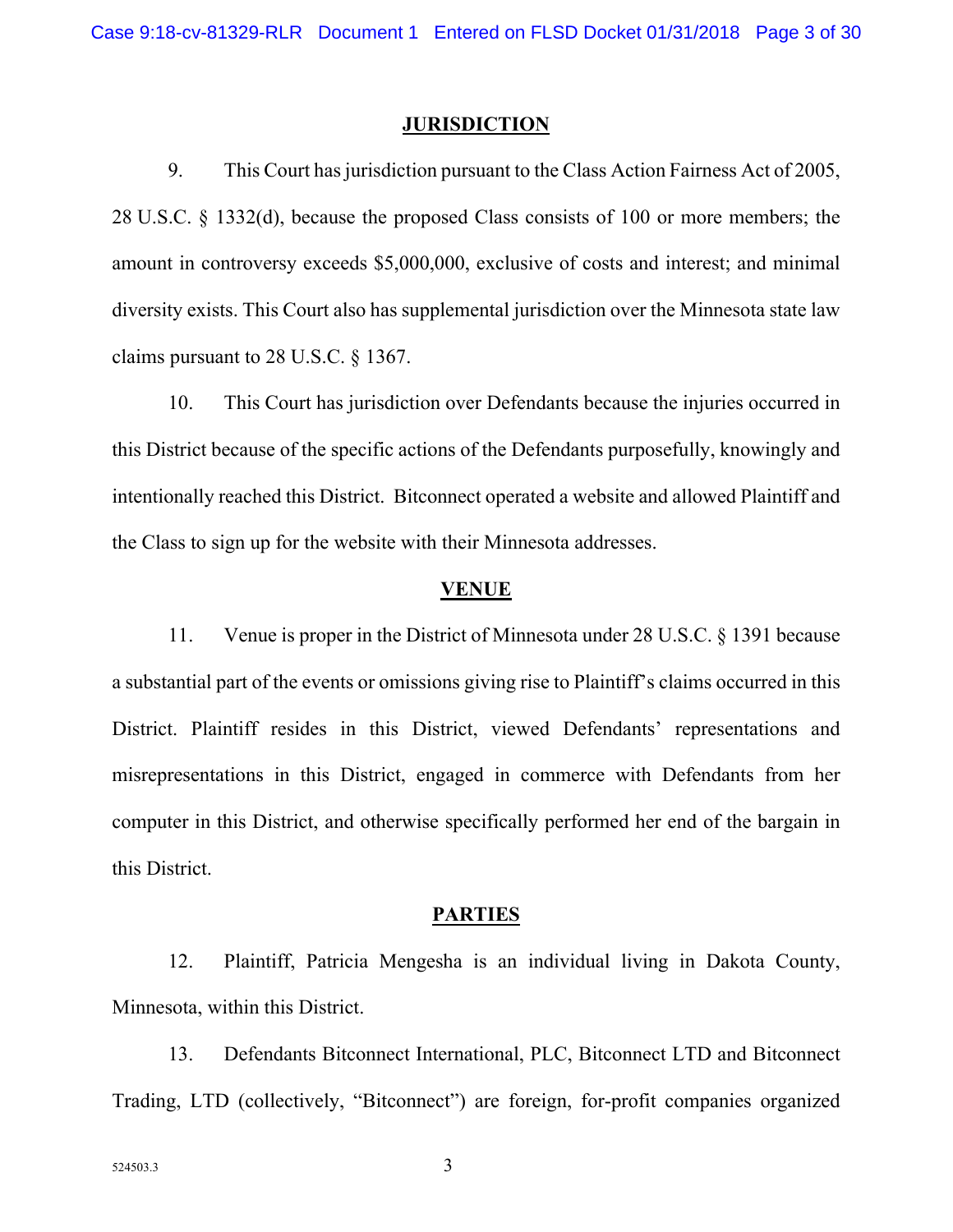under the laws of the United Kingdom, doing business worldwide through the website bitconnect.co.

14. Bitconnect International's principal place of business is Grant Thornton House, 22 Melton Street, Kings Cross, London, United Kingdom NW 1 2EP.

15. Bitconnect LTD's principal place of business is The Panorama, Park Street, Ashford, United Kingdom TN24 8EZ.

16. Bitconnect Trading LTD's principal place of business is 23 St. Elizabeth Avenue, Bootle, United Kingdom, L20 6FA.

#### **FACTUAL ALLEGATIONS**

17. A blockchain is a distributed record of transactions, usually managed by a peer-to-peer network of computers that validates the transactions.

18. Bitcoin, a digital currency, is the most well-known type of blockchain and became synonymous with blockchain technology in the public consciousness in 2017 thanks to the huge spike in Bitcoin's price. Bitcoin began 2017 at around \$1,000 per coin, and reached highs of above \$19,000 in early December, before falling back to around \$12,000 in mid-January 2018.

19. Alongside Bitcoin, other blockchain "coins" had huge increases in 2017. For instance, Ethereum, another blockchain, had its coin, ETH, priced at around \$8 on January 1, 2017, and ended 2017 at around \$721.

20. Bitcoin, ETH and all cryptocurrency coins are volatile, unstable, subject to the whims of investors worldwide, and undergo huge price swings on a daily basis and across various different exchanges. Cryptocurrency is inherently volatile.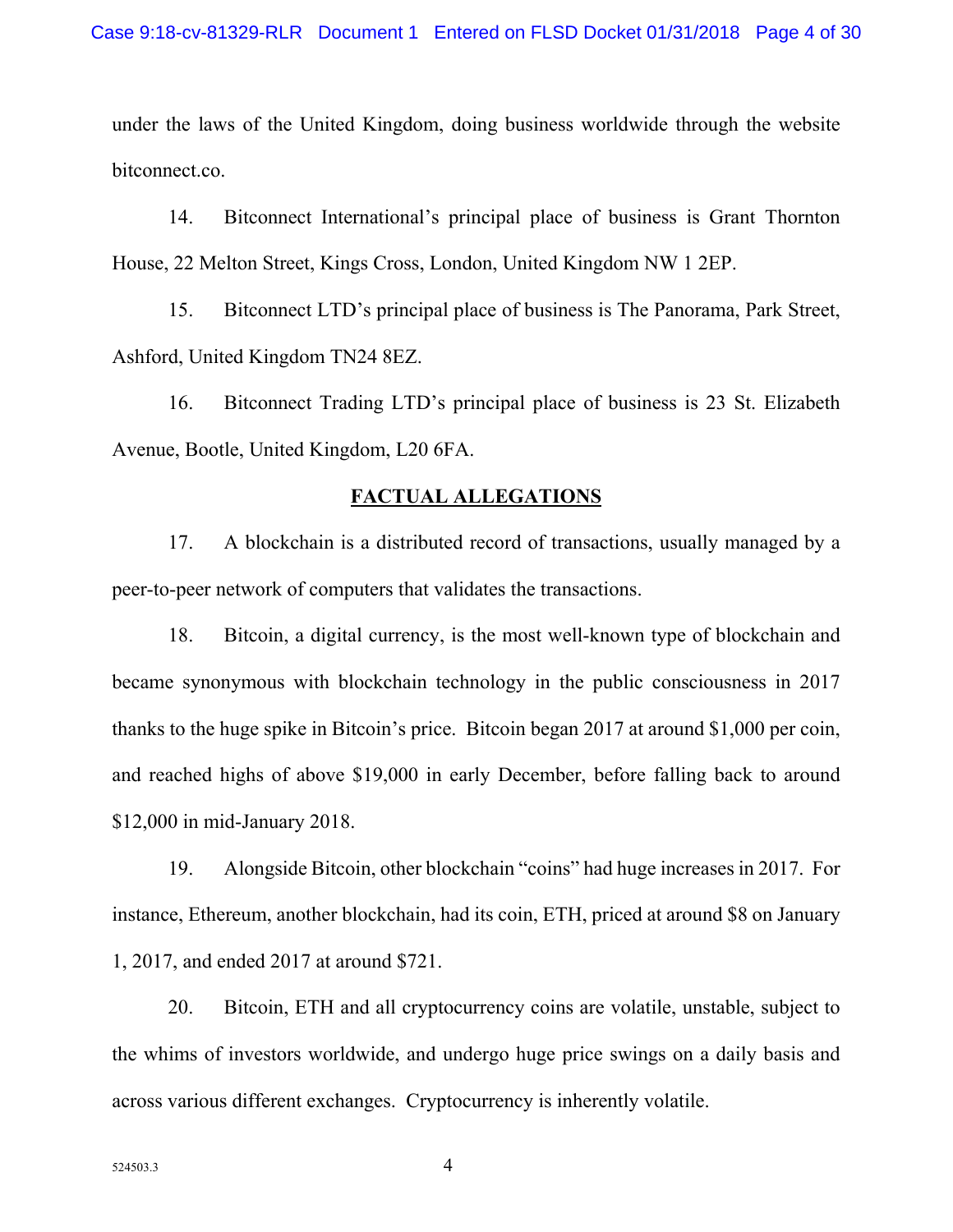21. Against this backdrop, Bitconnect created a trading and lending platform that promised substantial, fixed returns and a complete return of principal at a fixed time in the future that benefited from volatility.

22. That is, users like Plaintiff and the Class would invest money in Bitconnect through a "lending" platform, Bitconnect would pay them a daily interest rate, and a bonus interest percentage, and then return the principal amount "lent" or invested.

23. Bitconnect promised these returns through a secret, proprietary trading algorithm called "volatility software interest," which it claimed would produce returns sufficient to pay these fixed interest rates plus bonuses for bigger investors.

24. Bitconnect repeatedly referred to this as an investment, and offered and sold its investments through its "Bitconnect Lending Program."

25. To effectuate the transactions described in this Complaint, Bitconnect created its own coin called BitConnect Coin ("BCC"). BCC had no inherent value and no use other than trading for Bitcoin.

26. Under the "Bitconnect Lending Program," investors would "invest" into the BitConnect BCC Exchange with Bitcoin – either by using Bitcoin already owned or purchasing Bitcoin with a fiat currency.

27. Once the investor deposited his or her Bitcoin into the BitConnect BCC Exchange platform, Bitconnect instructed the investors to sell his or her Bitcoin to Bitconnect in exchange for Bitconnect's digital coin, BCC.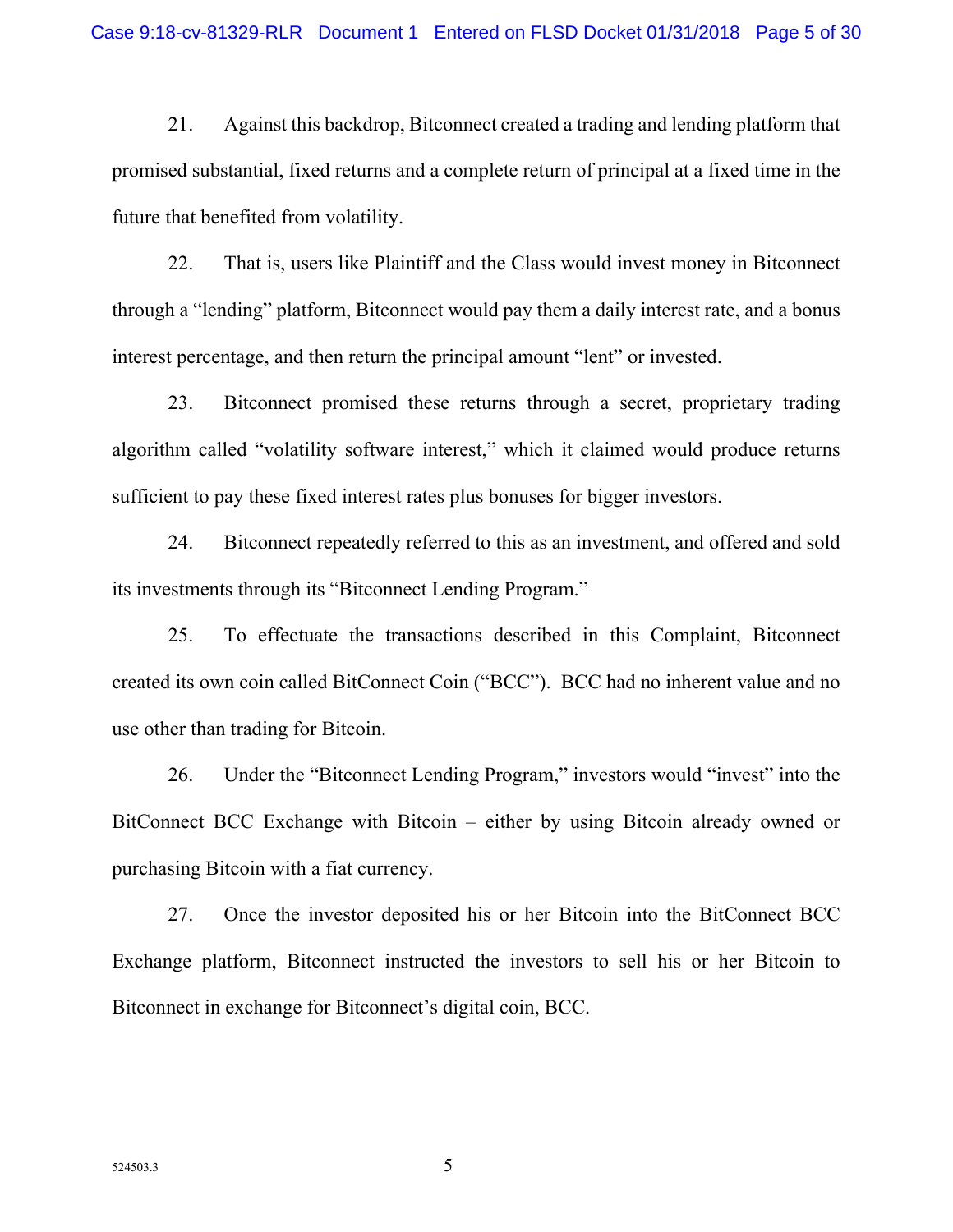28. Then, Bitconnect instructed the investors to "lend" their BCC back to BitConnect, explaining that the BCC "lent" will be used to fund the trading activities of its secret, proprietary trading system called "volatility software."

29. On January 9, 2018, the Secretary of State of North Carolina issued a Temporary Cease and Desist Order against Bitconnect to stop them from violating state securities laws. Many of the details and allegations herein were alleged by North Carolina in seeking and issuing its Order.

30. Bitconnect describes itself as "an open source all in one bitcoin and crypto community platform designed to provide multiple investment opportunities with cryptocurrency education where it is entirely possible to find the independence we all desire, in a community of like-minded, freedom loving individuals who, like you, are seeking the possibility of income stability in a very unstable world."

31. Bitconnect claimed investors could "begin staking or holding BitConnect Coin and watch [their] interest grow" and that "the more [investors] hold, the more [they] earn."

- 32. Bitconnect represented that:
	- a. BitConnect Coin is "the investment tool [investors] need to jump start [their] financial security;"
	- b. Investors can "[s]ecure [their] future by gaining quick profit growth for tomorrow that is practical and attainable;"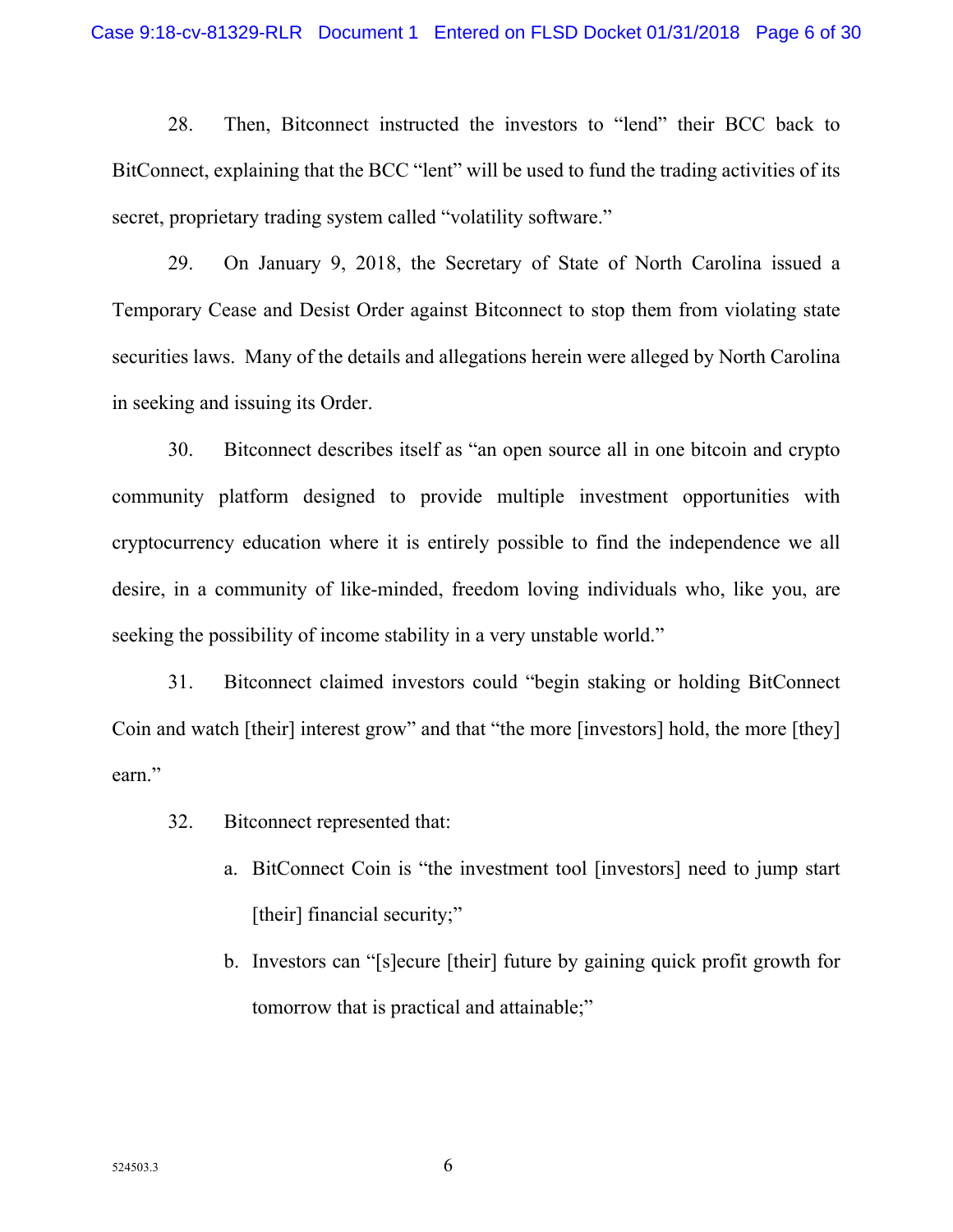- c. The investment ensures "financial freedom is available and [investors] can start today. Store and invest wealth and earn substantial interest and investment;" and
- d. Investors who purchase BitConnect Coin are purchasing "an interest bearing asset with 120% return per year. It is that simple."

33. These representations, while seemingly too good to be true for most investments, were in line with the rise of cryptocurrency trading and investing in 2017, and therefore were believable and concrete, and made it reasonable for Plaintiff and the Class to rely upon and believe these representations.

34. Bitconnect offered up to 40% interest per month through its secret trading system it called "volatility software."

35. Bitconnect published the following graphic on its website, which Plaintiff and the Class saw and relied upon, that stated:

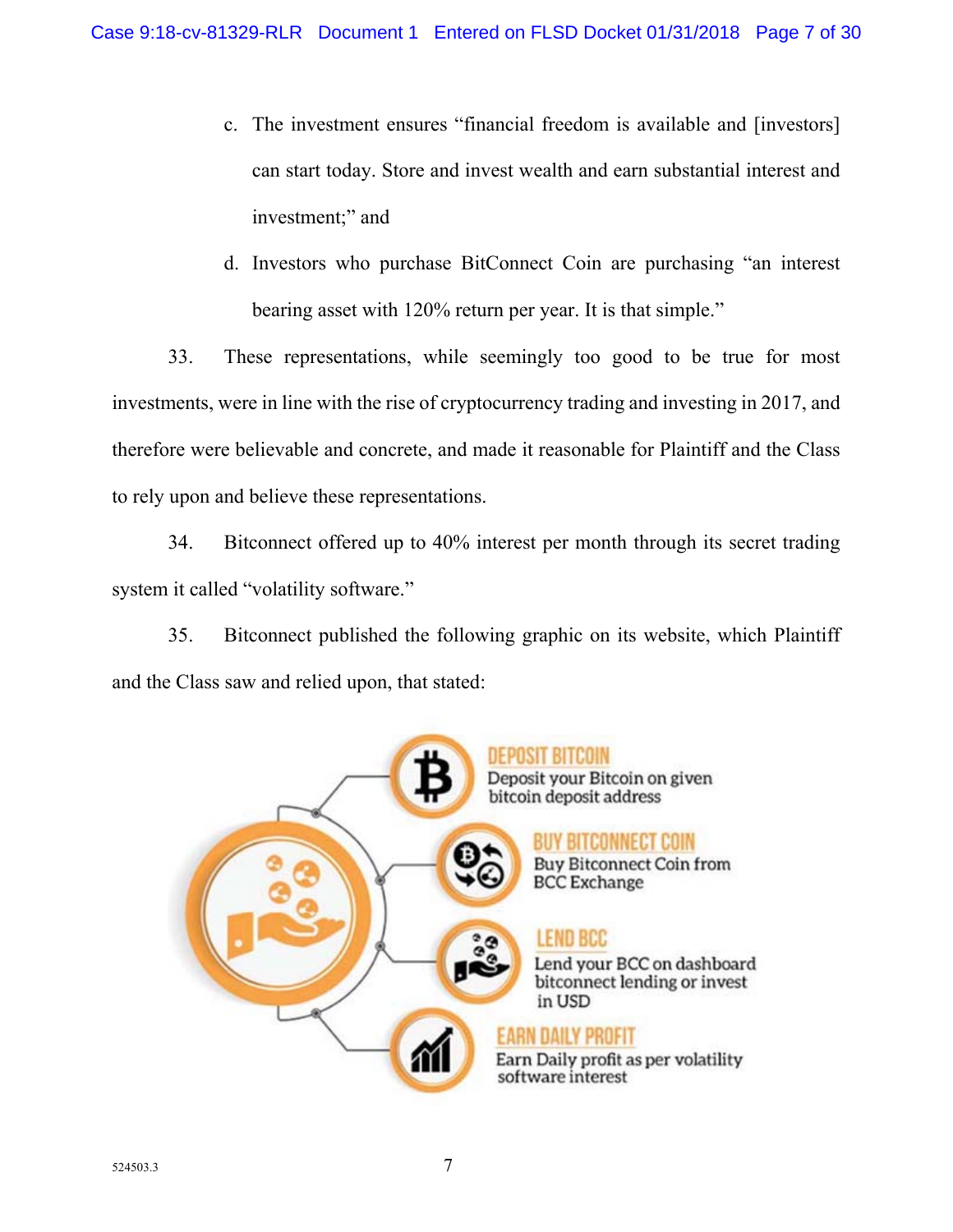36. Bitconnect touted the lending program investment as a "safe way to earn a high rate of return on... investment [s] without having to undergo a significant amount of risk."

37. Bitconnect provided a chart that bolstered the misrepresentation that the returns from the BitConnect Lending Program are guaranteed, and that Plaintiff and the Class would receive the principal capital invested within a set period of time, and that the more money invested, the sooner Plaintiff and the Class would receive the money back:

| <b>Lending Amount</b> | <b>Interest (Accrued Daily)</b>                                             | <b>Capital Back</b> |  |
|-----------------------|-----------------------------------------------------------------------------|---------------------|--|
| $$100 - $1000$        | <b>Volatility Software Interest</b><br>(up to 40 % Per Month)               | After 299 Days      |  |
| $$1010 - $5000$       | <b>Volatility Software Interest + 0.10% Daily</b><br>(up to 40 % Per Month) | After 239 Days      |  |
| \$5010 - \$10000      | Volatility Software Interest + 0.20% Daily<br>(up to 40 % Per Month)        | After 179 Days      |  |
| \$10010 - \$100000    | Volatility Software Interest + 0.25% Daily<br>up to 40 % Per Month)         | After 120 Days      |  |

## **BitConnect Coin Lending Profits Interest**

38. Bitconnect published daily interest and interest histories to show how much it had paid out over a previous term: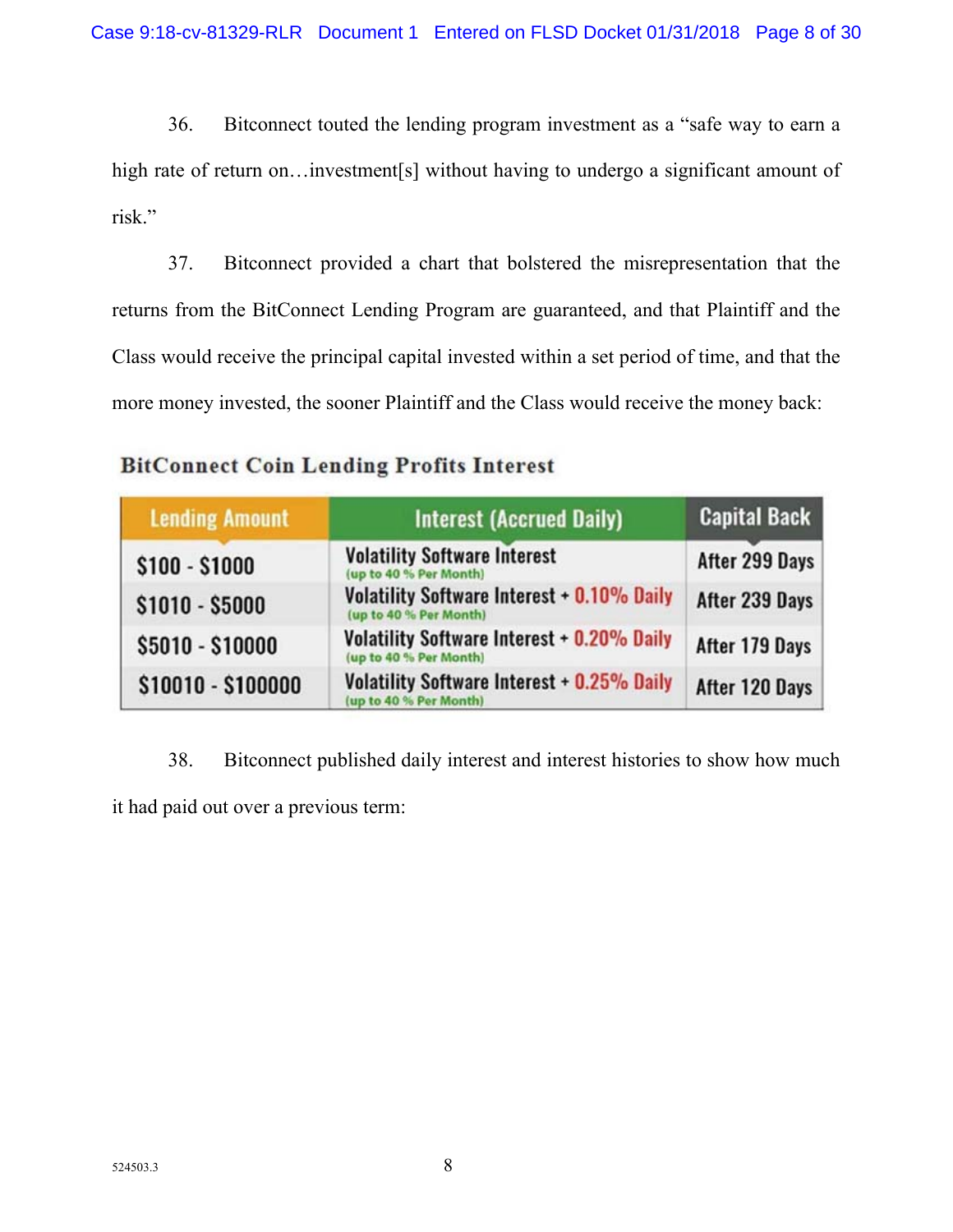## Case 9:18-cv-81329-RLR Document 1 Entered on FLSD Docket 01/31/2018 Page 9 of 30

| <b>BitConnect</b>                                                                                                                                                                                                                                                                                 |                                         | HOME                                    | <b>BITCOIN NEWS -</b>                   | <b>BCC EXCHANGE</b>       | <b>BCC LENDING</b>                      | <b>BITCOIN GUIDE</b><br><b>FAOS</b>     |  |
|---------------------------------------------------------------------------------------------------------------------------------------------------------------------------------------------------------------------------------------------------------------------------------------------------|-----------------------------------------|-----------------------------------------|-----------------------------------------|---------------------------|-----------------------------------------|-----------------------------------------|--|
| <b>Bitcoin volatility software</b>                                                                                                                                                                                                                                                                |                                         |                                         |                                         |                           |                                         |                                         |  |
|                                                                                                                                                                                                                                                                                                   | Last 5 day's credited interest          |                                         |                                         |                           |                                         |                                         |  |
| 0.07%<br>■ 2017-06-11<br><b>O</b> Pending                                                                                                                                                                                                                                                         | 1.41%<br>■ 2017-06-10<br><b>O</b> Today | 1.79%<br>■ 2017-06-09<br><b>Applied</b> | 1.79%<br>■ 2017-06-08<br><b>Applied</b> |                           | 1.84%<br>■ 2017-06-07<br><b>Applied</b> | 0.00%<br>■ 2017-06-06<br><b>Applied</b> |  |
| Projected earnings calculator<br><b>Bitcoin volatility software</b><br>Investing on BitConnect platform, as you will find, is a safe way to earn a high rate of return on your<br>Last 30 day average<br>Last 7 day average<br>investment without having to undergo a significant amount of risk. |                                         |                                         |                                         |                           |                                         |                                         |  |
| The interest rate that we can guarantee on your investment while using our investment platform is<br>calculated by our BitConnect Price Volatility Software and accrued daily.<br>Daily interest chart<br>Real time interest chart                                                                |                                         |                                         | Principal:<br>Term Length:              | Rate of Interest:<br>1.07 | $$$ (USD)<br>% (30 day avg)<br>indays   |                                         |  |

39. Bitconnect repeatedly referred to the lending program as an investment on its website:

- a. "You can invest BitConnect coin in BitConnect lending platform exclusively from the BitConnect Dashboard. This investment option involves profiting from BitConnect trading bot and volatility software. You will receive daily profit based on your investment option;"
- b. "Upon investment term completion, you will receive your CAPITAL BACK to take out from the BitConnect lending platform or optionally reinvest back in lending platform to continue receiving daily profit;" and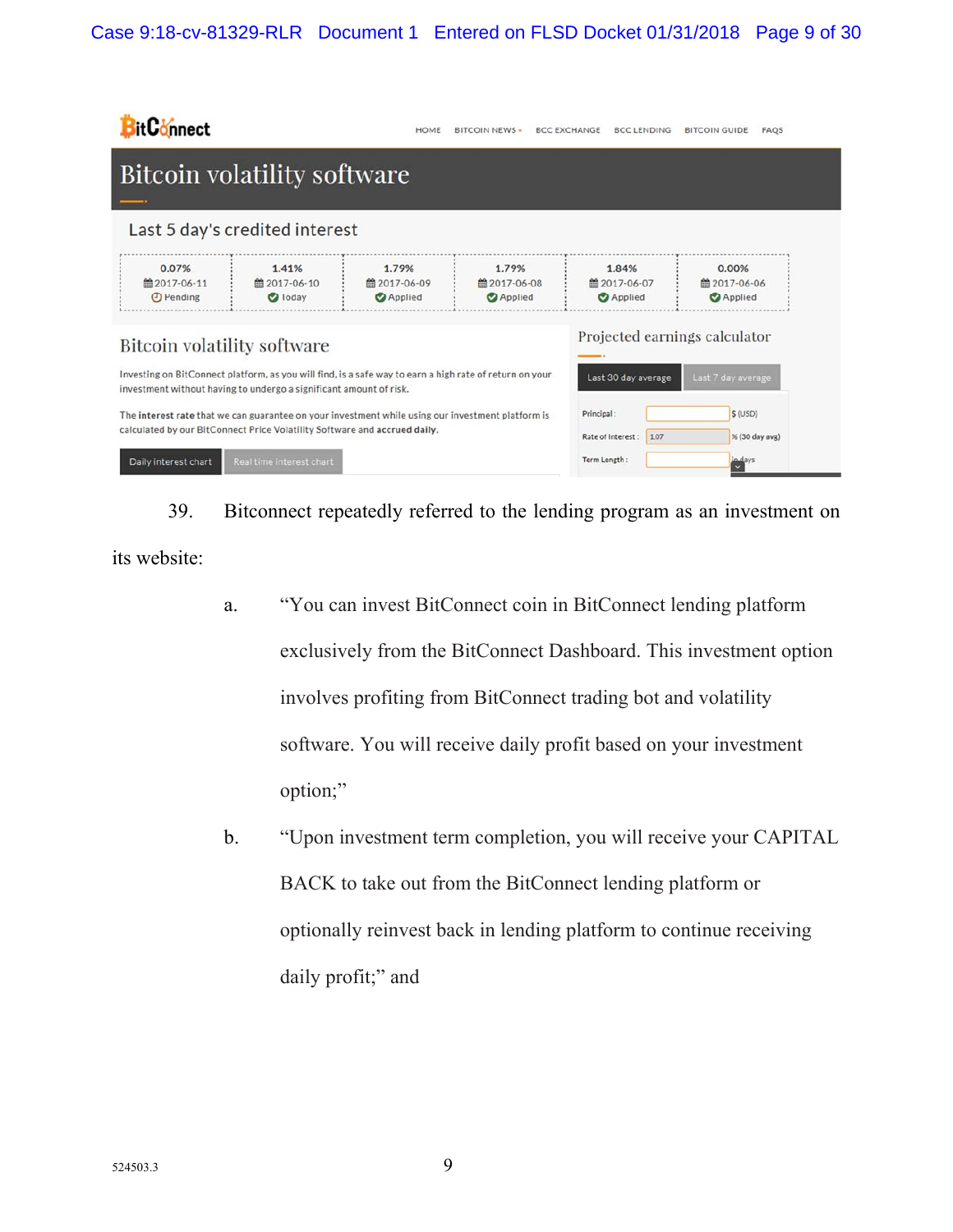c. "It takes 15 days to mature your coin from last received interest block. Once you received interest block in your staking wallet, you are required to wait for another 15 days to find next interest block."

40. Bitconnect provided daily interest charts that showed no days with negative returns on the entire chart:



41. An average daily interest rate of 1% would produce average yearly returns of 3,000%, which, while rare in financial markets, is in line with the returns seen in crypto markets in 2017. Accordingly, Plaintiff and the Class reasonably believed that these returns were available to them here.

42. Plaintiff and Class would have expected to profit from the efforts of Bitconnect and its agents.

43. Plaintiff and Class would have believed, based on Bitconnect's statements in its promotional materials, that investors could profit by merely holding and staking BCC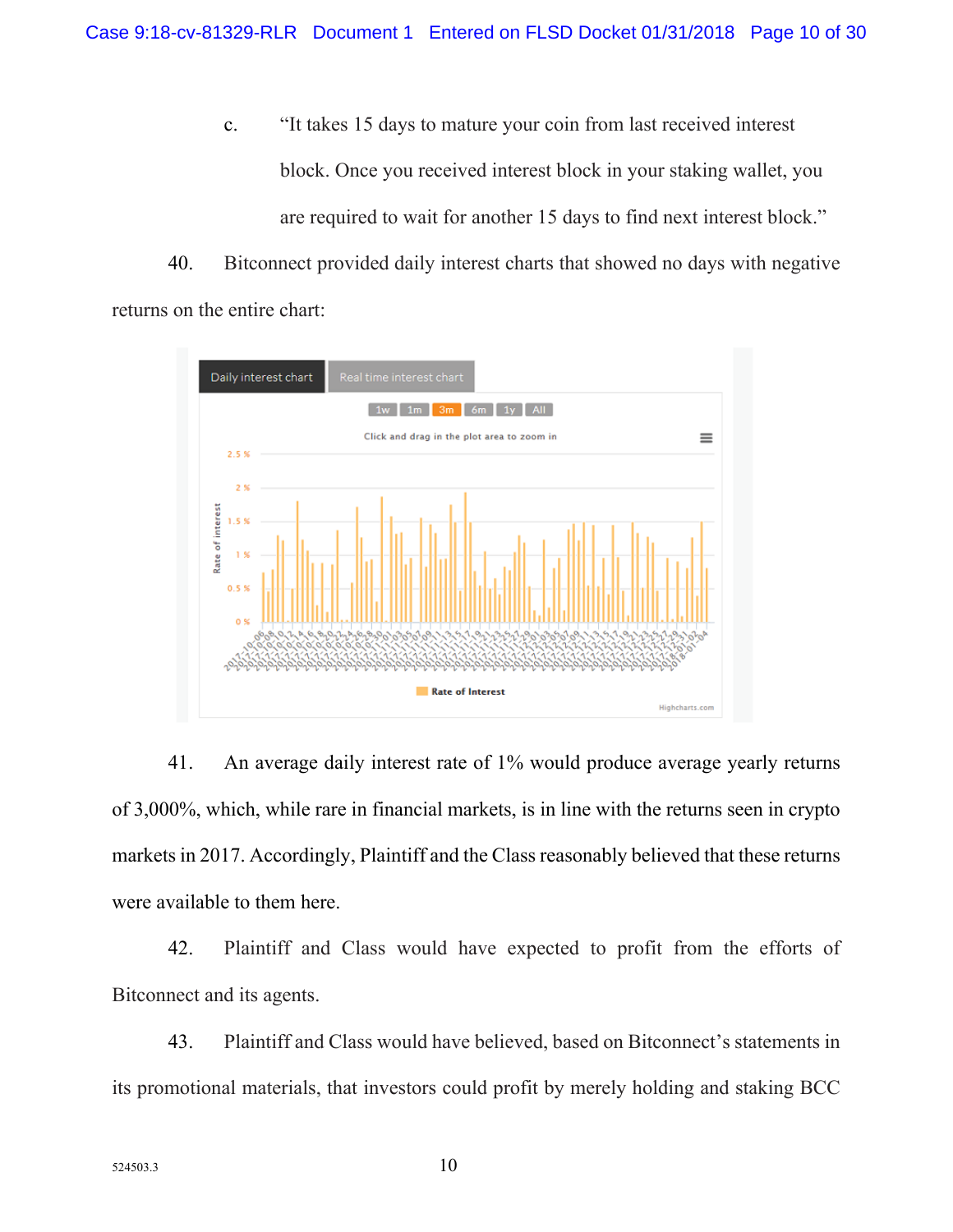tokens, or enjoying the guaranteed returns provided by Bitconnect's proprietary, secret trading system that it calls "volatility software." Further, investors would have expected that Bitconnect and its agents would expend significant efforts to continue to develop the proprietary, secret trading system that it calls "volatility software," and that such development would increase the value of their BCC.

44. Bitconnect represented to Plaintiff and the Class that "Investing on BitConnect platform…is a safe way to earn a high rate of return on your investment without having to undergo a significant amount of risk."

45. Bitconnect also represented to Plaintiff and the Class that "The interest rate that we can guarantee on your investment while using our investment platform is calculated by our BitConnect Price Volatility Software and accrued daily."

46. Based on the statements listed above, Plaintiff and the class reasonably expected that they would profit solely from the essential managerial efforts of Bitconnect.

47. Bitconnect investments are "securities" as defined in Minn, Stat. 80A.41.

48. Bitconnect unlawfully offered and sold unregistered securities in Minnesota in violation of Minn. Stat. 80A.49.

49. Further, in violation of Minn. Stat. 80A.56, Bitconnect unlawfully transacted business with individuals in Minnesota as a broker-dealer without registering as a "brokerdealer."

50. Under Minn. Stat. 80A.68, it is unlawful for any person or entity, in connection with the offer or sale of any security, whether offered or sold indirectly or directly: "(a) to employ any device, scheme, or artifice to defraud; (b) to make any untrue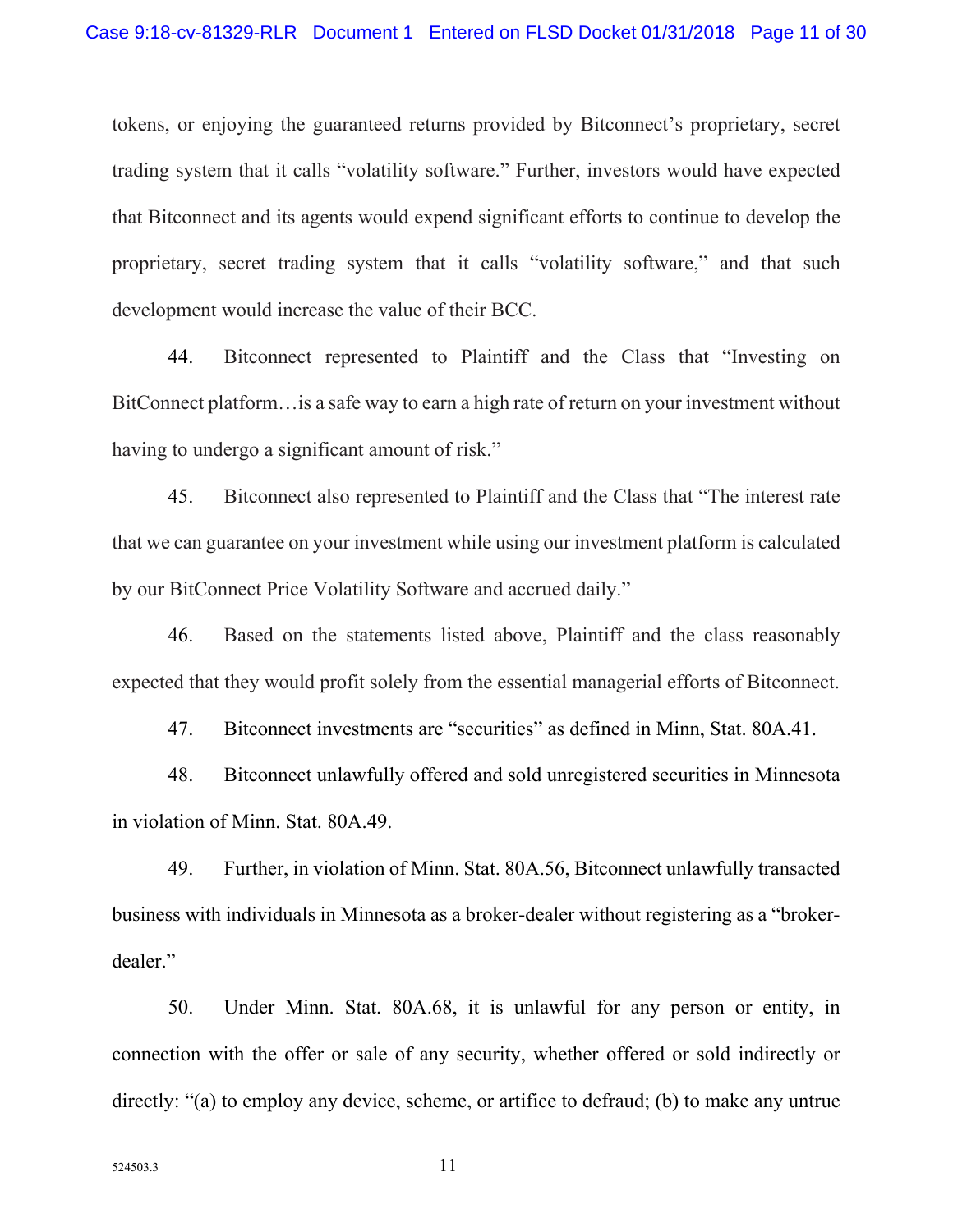statement of a material fact or to omit to state a material fact necessary in order to make the statements made, in the light of the circumstances under which they are made, not misleading; or (c) to engage in any act, practice, or course of business which operates or would operate as a fraud or deceit upon any person."

51. Defendants violated Minn. Stat. 80A.68 when, in connection with the offer or sale of a security to Plaintiff and the Class, employed a scheme to defraud Plaintiff and the Class, made untrue and misleading statements of material facts, and engaged in a practice and course of business which operated as a fraud on Plaintiff and the Class.

52. Bitconnect intentionally misled Plaintiff and the Class, and intentionally withheld material facts about Bitconnect from Plaintiff and the Class, including, but not limited to, the following:

- a. The identity of the principals of Bitconnect and the true location of Bitconnect's operations and management;
- b. Information about the assets and liabilities of Bitconnect and any other information that indicates the means by which Bitconnect will provide investors with a guaranteed daily return, regardless of the value of Bitcoin;
- c. Information about the proprietary, secret trading system that it calls its "volatility software," details of its trading records and historical performance, proof of its existence, and the risk factors associated with its use;
- d. That the Bitconnect investments are securities and are not registered with the Administrator or any other governing regulator;
- e. That only registered dealers or agents can be paid commissions for referrals or sales of securities; and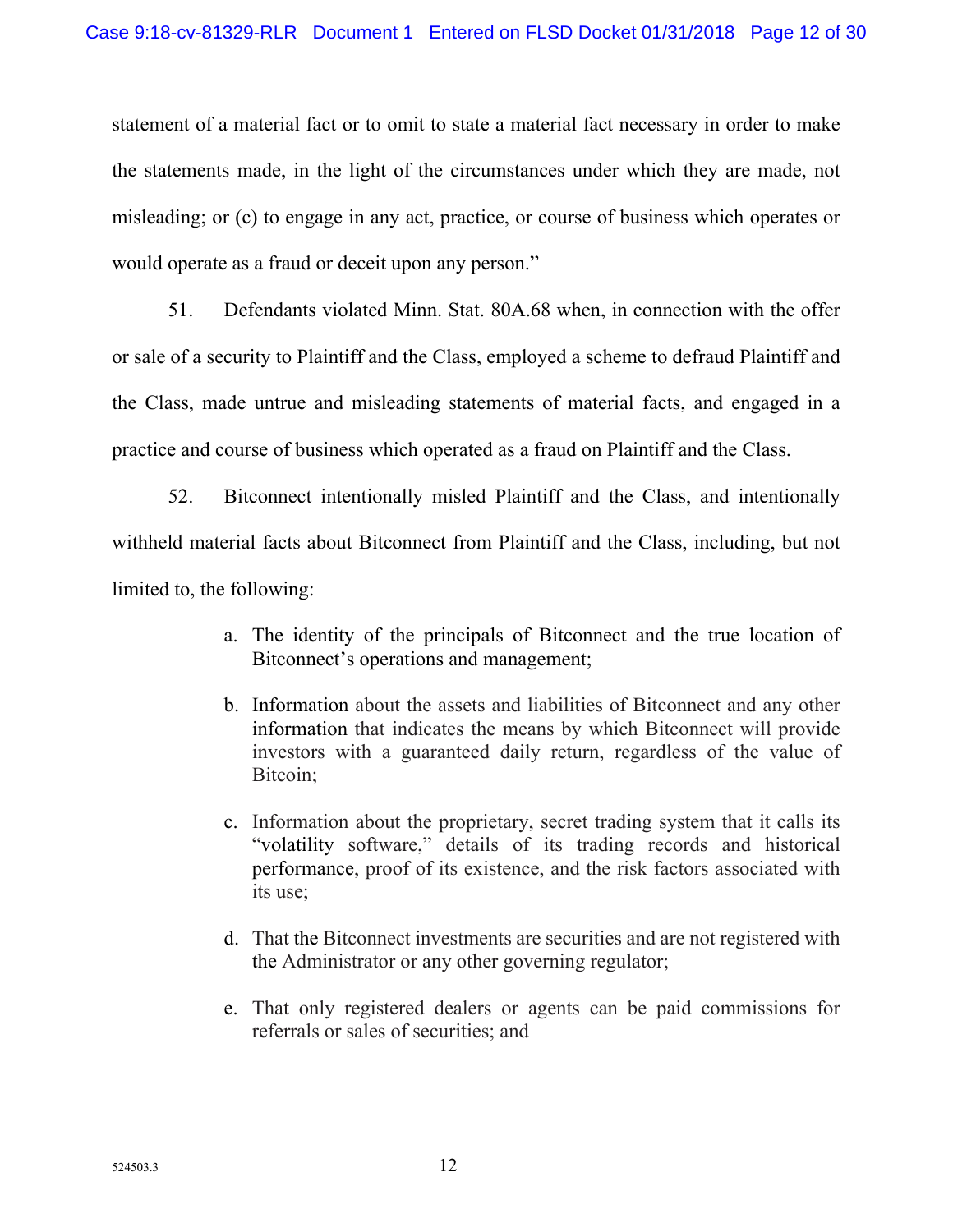f. That affiliates who receive such commissions for their sale of Bitconnect investments without being properly registered are in violation of the Securities Act of 1933.

53. In addition, Bitconnect had token language about investment risks on its website. In the Risk Disclosure section of its website, which it did not require any user to actually view before using Bitconnect and depositing money, Bitconnect noted that "There is no guarantee of investor's capital if the lending system fails due to any of the reasons mentioned above."

#### 54. Those reasons were:

## **Risk Disclosure**

Virtual currency such as Bitcoin is not legal tender, and is not backed by the government. Legislative and regulatory changes or actions at the state, federal, or international level may adversely affect the use, transfer, exchange and value of Bitcoin. Transactions in virtual currency such as Bitcoin are irreversible, and accidental transactions may not be recoverable. The volatility and unpredictability of the price of virtual currency relative to the fiat currency may result in significant loss over a short periods of time. Any technological difficulties experienced by the Bitconnect system may prevent the access or use of members virtual currency temporarily or permanently, depending on the severity of damage.

There are risks associated with trading and investing. If there should be a system failure, hacking incident or technical failure these terms apply to the members.

For lending, we pool the member's funds for our volatility software and trading bot. This is in case we make a loss with trading or there is any technical failure of the platform or a sudden drop in asset value that we are holding.

In lending, the member agrees that they cannot terminate their contract before the term plan has ended which the member has chosen.

All lending activities are reported in lending wallet consequently members will receive all capital and interest payments in lending wallet and you are required to Transfer your lending wallet balance to your Bitconnect wallet at the current BCC exchange rate.

Members should note that there is no guarantee of daily profit for lending.

Bitconnect reserves the right to institute and implement new rules of paying interest and capital if Bitconnect lending fail in any way.

Bitconnect reserve the right to change the lending algorithm, the interest payment and capital back system.

There is no guarantee of investor's capital if the lending system fails due to any of the reasons mentioned above.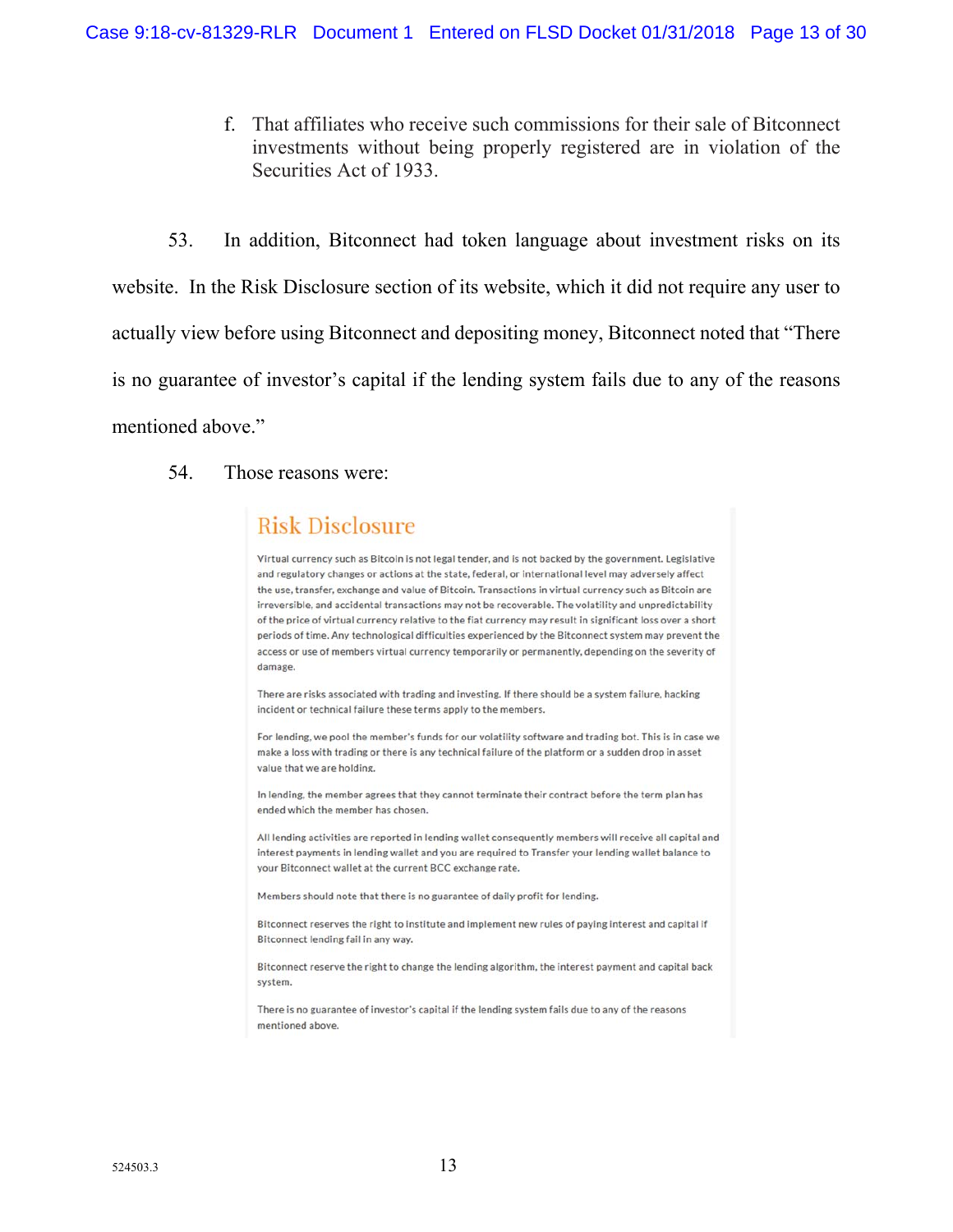55. Not listed is that disclosure was a risk Bitconnect could unilaterally shut down its lending platform, convert all of people's investments into BCC, tank the market for BCC by eliminating any future value of BCC, and close up shop.

56. Not listed in the disclosure was the reason or reasons that Bitconnect actually shut down its lending platform, causing Plaintiff and the Class to lose their investments.

57. Nor did Bitconnect properly disclaim any promises of profits, returns, or the ability to unilaterally alter the contract and not pay back the investment principal, in full, on the date promised.

58. On January 4, 2018, the Texas State Securities Board issued an emergency cease and desist order against Bitconnect. On January 12, the North Carolina Order was issued. The next day, on January 13, Bitconnect's website went down. According to Bitconnect's Twitter account, this was due to "server issues," which it then said were caused by an attack by unnamed people through a DDoS process (also known as "denial of service" attack). A few days later, the website was back up, but the lending program had been shut down.

///

///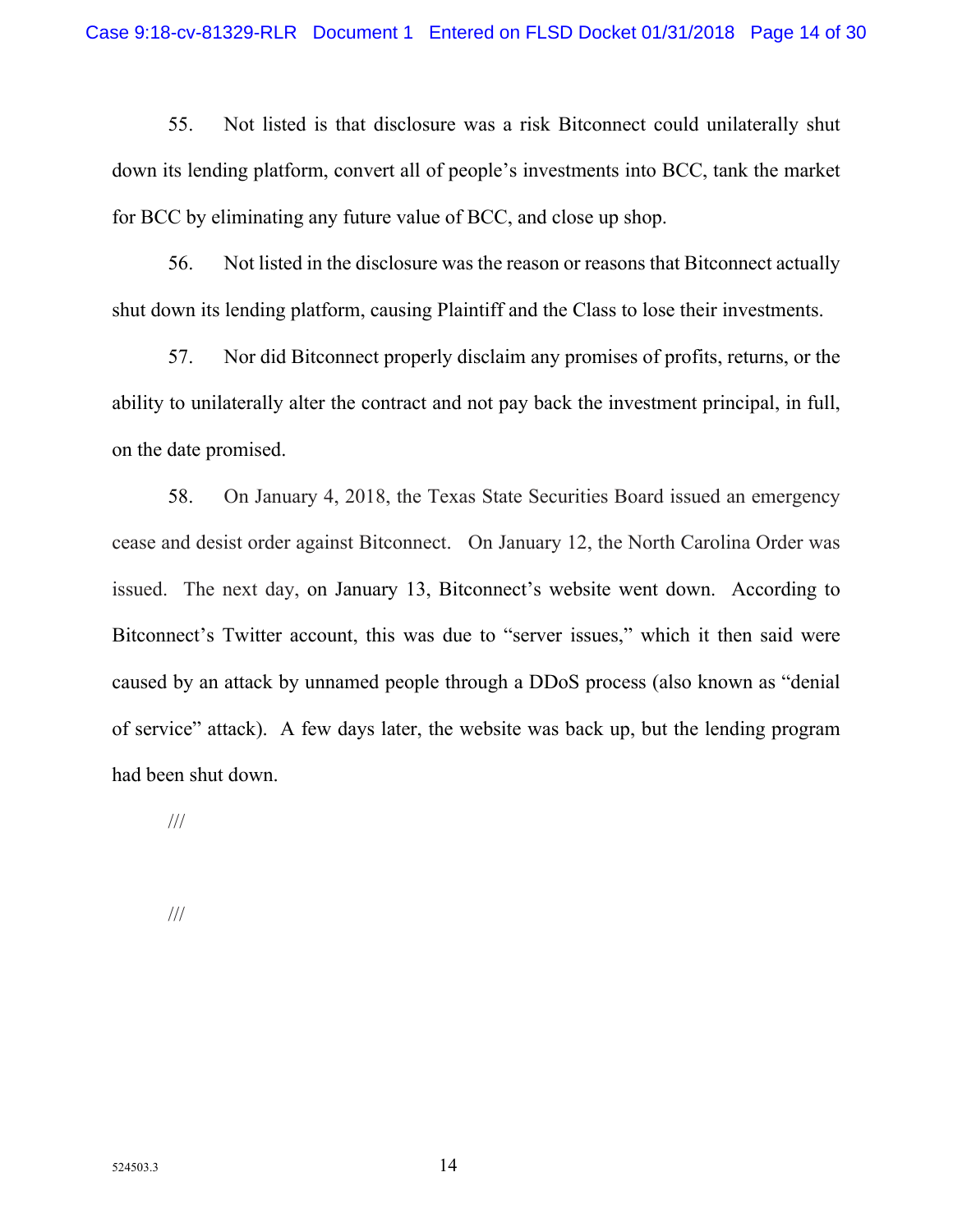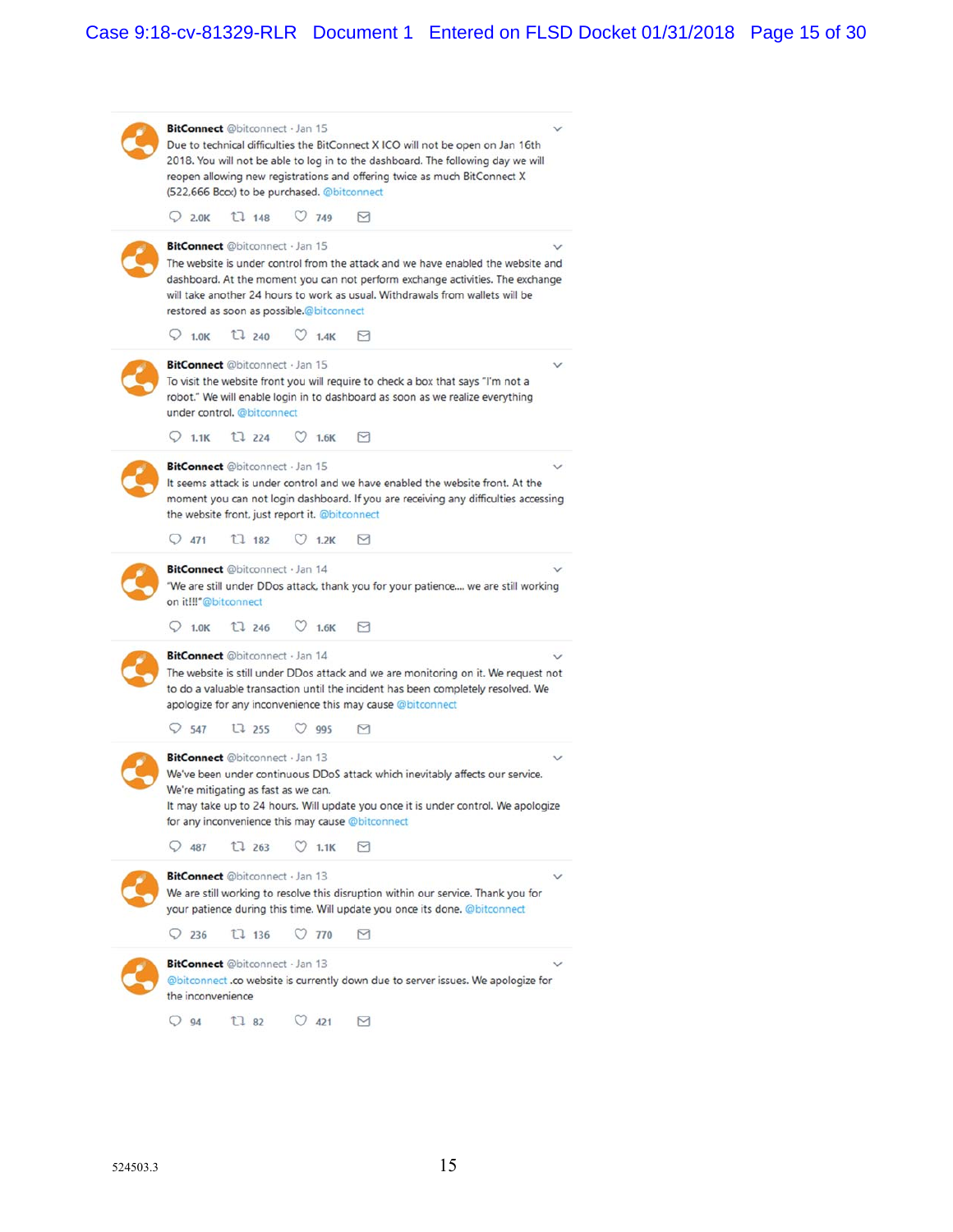59. Plaintiff and the Class logged on to find their entire account had been converted to BCC at a price of \$363 each and that Bitconnect would no longer honor the promises for paying interest and return of principal in the lending program. The price of BCC plummeted on the exchanges when Bitconnect announced it had closed the trading platform. As of January 25, 2018, the price was down to \$11.03.

60. Relying on the representations of Defendants, Plaintiff first invested \$1,010 with Defendants on December 27, 2017.

61. She made her second investment, for \$1,420, on January 6, 2018.

62. After receiving returns on her initial, smaller investments (another hallmark of Ponzi schemes), Plaintiff deposited another \$10,100 on January 12, 2018, just one day before Defendants shut down their website.

63. She attempted to reverse or stop her last transaction, but was unable to do so. Overall, she deposited and received initial interest payments for a sum total of \$12,770 on Bitconnect.

64. As of today, Plaintiff's investment is worth a few hundred dollars.

#### **CLASS ALLEGATIONS**

65. Plaintiff brings this action on behalf of himself and as a class action, pursuant to the provisions of Rules 23(a), (b)(2), and (b)(3) of the Federal Rules of Civil Procedure on behalf of the following class ("The Minnesota Class"):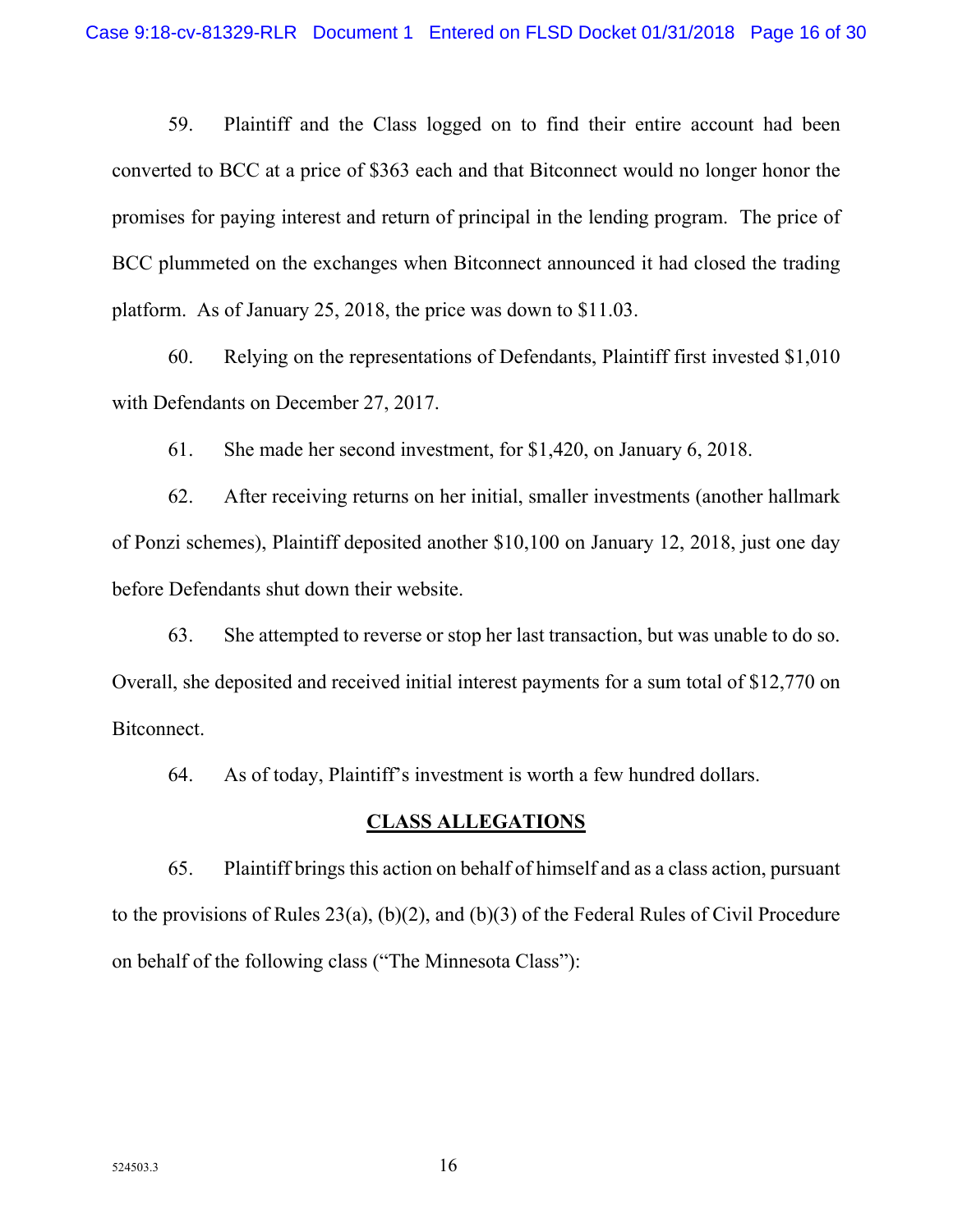#### **The Minnesota Class**

**All Minnesota residents who invested money in the Bitconnect lending program between January 25, 2017 and January 17, 2018, through the transfer of Bitcoin or any other currency to Bitconnect.** 

66. Excluded from the Class are Defendants and their subsidiaries; all persons who make a timely election to be excluded from the Class; governmental entities; and the judge to whom this case is assigned and his/her immediate family. Plaintiff reserves the right to revise the Class definition based upon information learned through discovery.

67. Certification of Plaintiff's claims for class-wide treatment is appropriate because Plaintiff can prove the elements of her claims on a class-wide basis using the same evidence as would be used to prove those elements in individual actions alleging the same claim.

68. This action has been brought and may be properly maintained on behalf of the Class proposed herein under Federal Rule of Civil Procedure 23.

69. Numerosity. Federal Rule of Civil Procedure  $23(a)(1)$ : The members of the Classes are so numerous and geographically dispersed that individual joinder of all Class members is impracticable. While Plaintiff is informed and believes that there are not less than hundreds of thousands of members of the Class, the precise number of Class members in Minnesota is unknown to Plaintiff, but may be ascertained from Defendants' books and records. Class members may be notified of the pendency of this action by recognized, Court-approved notice dissemination methods, which may include U.S. mail, electronic mail, Internet postings, and/or published notice.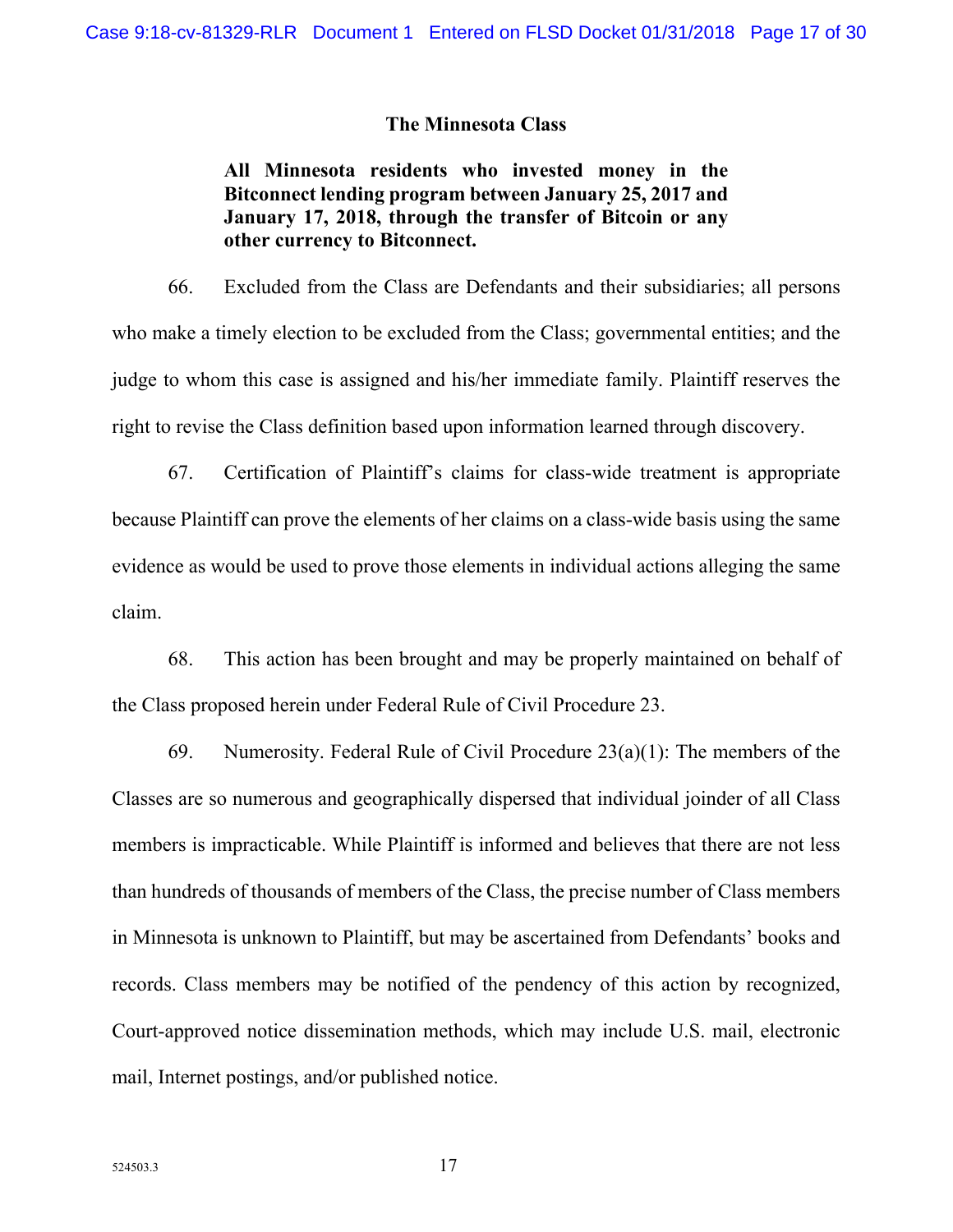70. Commonality and Predominance: Federal Rule of Civil Procedure 23(a)(2)

and 23(b)(3): This action involves common questions of law and fact, which predominate over any questions affecting individual Class members, including, without limitation:

- a. Whether Defendants engaged in the conduct alleged herein;
- b. Whether Defendants violated federal and state securities law;
- c. Whether Defendants' representations about Bitconnect were false, misleading, fraudulent other otherwise untrue;
- d. Whether BCC and/or the Bitconnect lending program was an investment;
- e. Whether Bitconnect and Plaintiff and the Class entered into an investment contract with promises by Bitconnect;
- f. Whether the Defendants misrepresented the risks of Bitconnect;
- g. Whether Bitconnect knowingly and intentionally operated a Ponzi scheme and/or pyramid scheme;
- h. Whether Plaintiff and the other Class members are entitled to damages and other monetary relief and, if so, in what amount.

71. Typicality: Federal Rule of Civil Procedure 23(a)(3): Plaintiff's claims are typical of the other Class members' claims because, among other things, all Class members were comparably injured through Defendants' wrongful conduct as described above.

72. Adequacy: Federal Rule of Civil Procedure 23(a)(4): Plaintiff is an adequate Class representative because her interests do not conflict with the interests of the other members of the Classes she seeks to represent; Plaintiff has retained counsel competent and experienced in complex class action litigation; and Plaintiff intends to prosecute this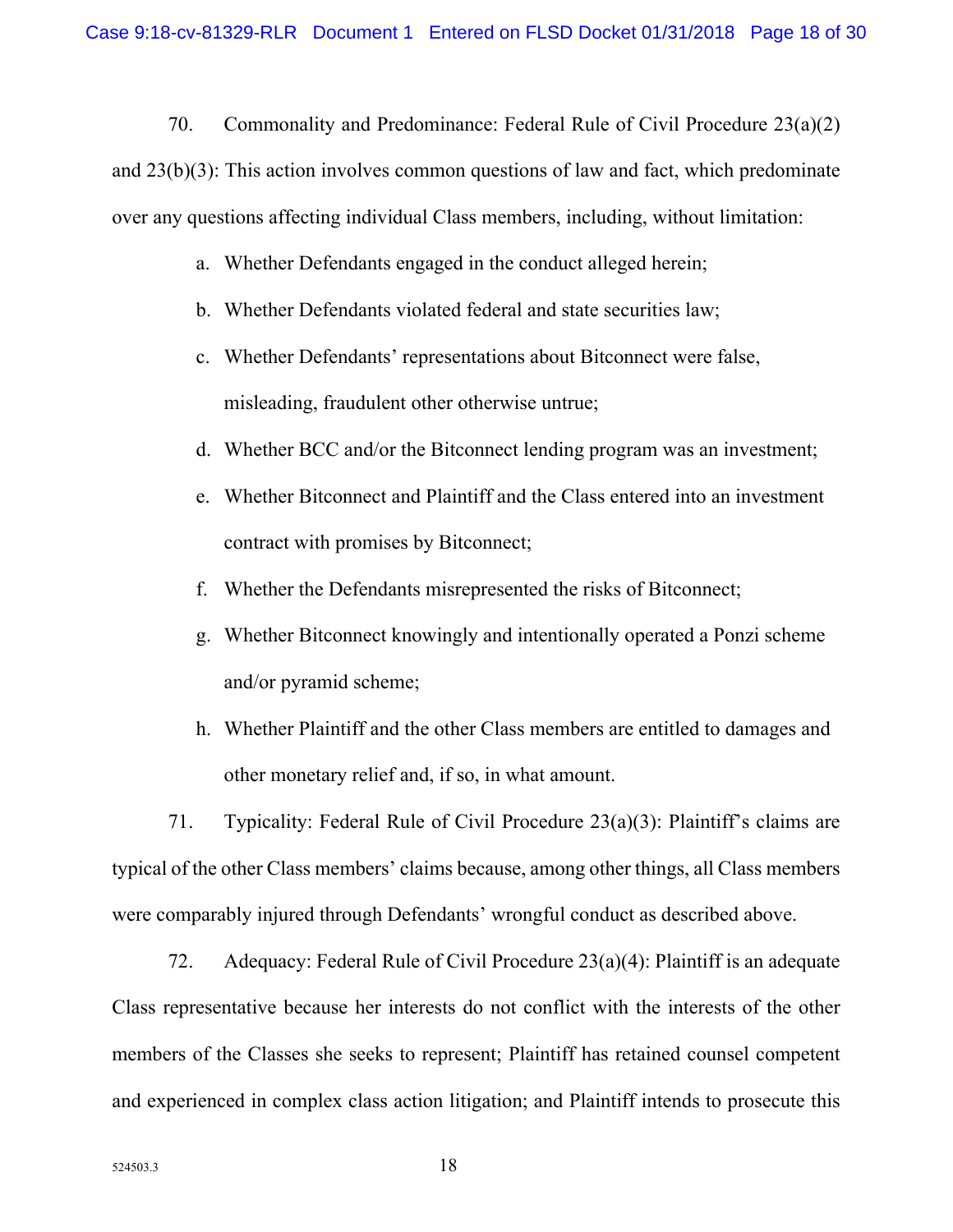action vigorously. The Classes' interests will be fairly and adequately protected by Plaintiff and her counsel.

73. Declaratory and Injunctive Relief: Federal Rule of Civil Procedure 23(b)(2): Defendants have acted or refused to act on grounds generally applicable to Plaintiff and the other members of the Classes, thereby making appropriate final injunctive relief and declaratory relief, as described below, with respect to the Class as a whole.

74. Superiority: Federal Rule of Civil Procedure 23(b)(3): A class action is superior to any other available means for the fair and efficient adjudication of this controversy, and no unusual difficulties are likely to be encountered in the management of this class action. The damages or other financial detriment suffered by Plaintiff and the other Class members are relatively small compared to the burden and expense that would be required to individually litigate their claims against Defendants, so it would be impracticable for members of the proposed Minnesota Class to individually seek redress for Defendants' wrongful conduct. Even if Class members could afford individual litigation, the court system could not. Individualized litigation creates a potential for inconsistent or contradictory judgments, and increases the delay and expense to all parties and the court system. By contrast, the class action device presents far fewer management difficulties, and provides the benefits of single adjudication, economy of scale, and comprehensive supervision by a single court.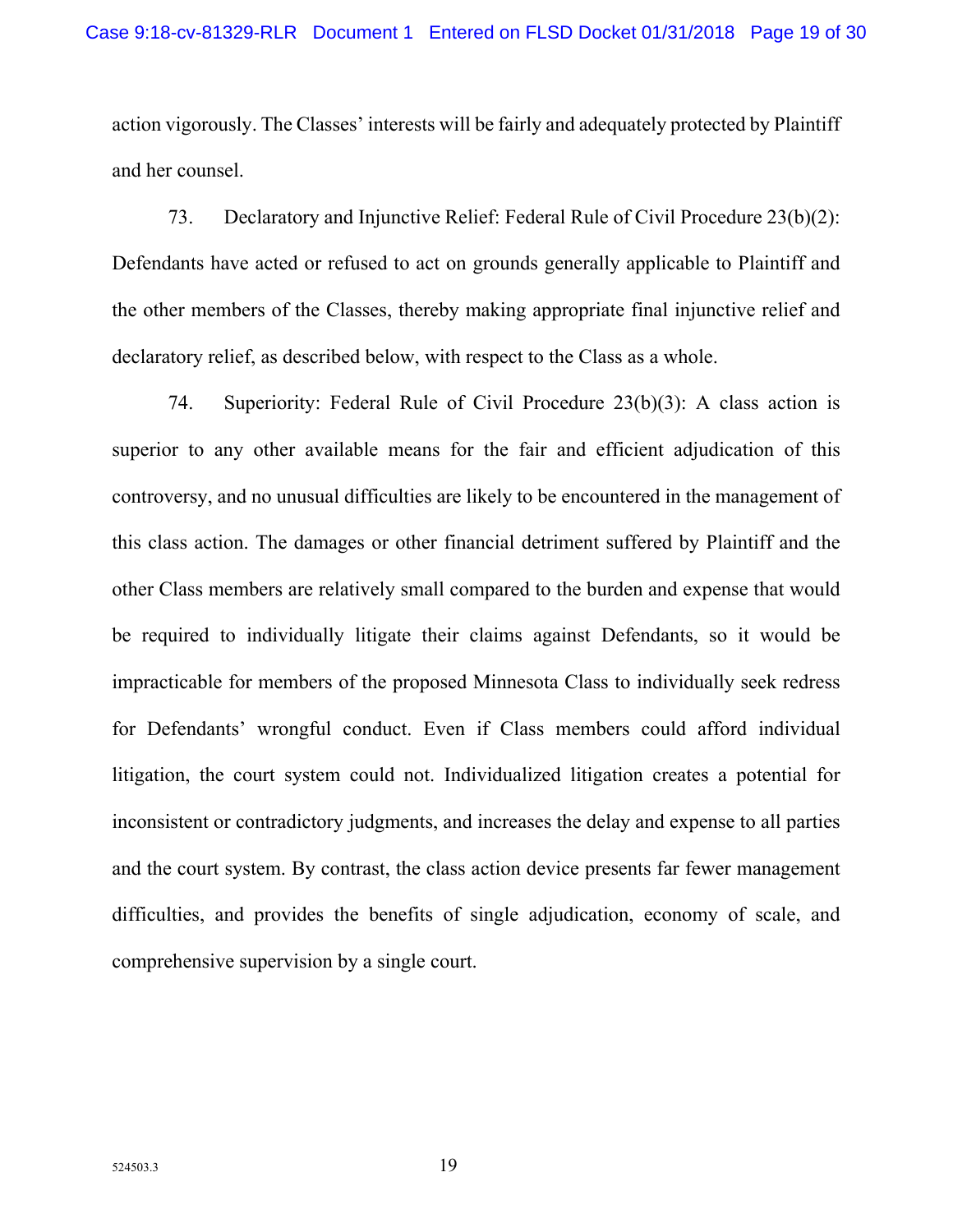## **COUNT I VIOLATION OF MINNESOTA SECURITIES LAWS**

75. Plaintiff realleges and incorporates by reference all paragraphs as though fully set forth herein.

76. Defendants violated Minnesota securities laws, specifically Minn. Stat. § 80A.40, *et seq.*, through their actions detailed above.

77. As a result of the violation of this statute, Plaintiff and the Class lost money in investments that they otherwise would not have made had they known the truth.

78. Minnesota law provides a private right of action for violation of this statute, as Plaintiff and the Class were those specifically intended to be protected by this statute, and Defendants' conduct falls within the exact public policy this statute intends to protect.

## **COUNT II VIOLATION OF SECTION 5(A) AND 5(C) OF THE FEDERAL SECURITIES ACT**

79. Plaintiff realleges and incorporates by reference all preceding allegations as though fully set forth herein.

80. Defendants violated federal securities laws through their use of websites and transactions in interstate commerce as described in detail above.

81. Defendants are each a "seller" under 15 U.S.C. 77e because it and/or its agents solicited investments from Plaintiff and the Class.

82. The Bitcoin, money or other things of value paid by Plaintiff and the Class were pooled by Bitconnect so that it could profit for itself at the expense of investors such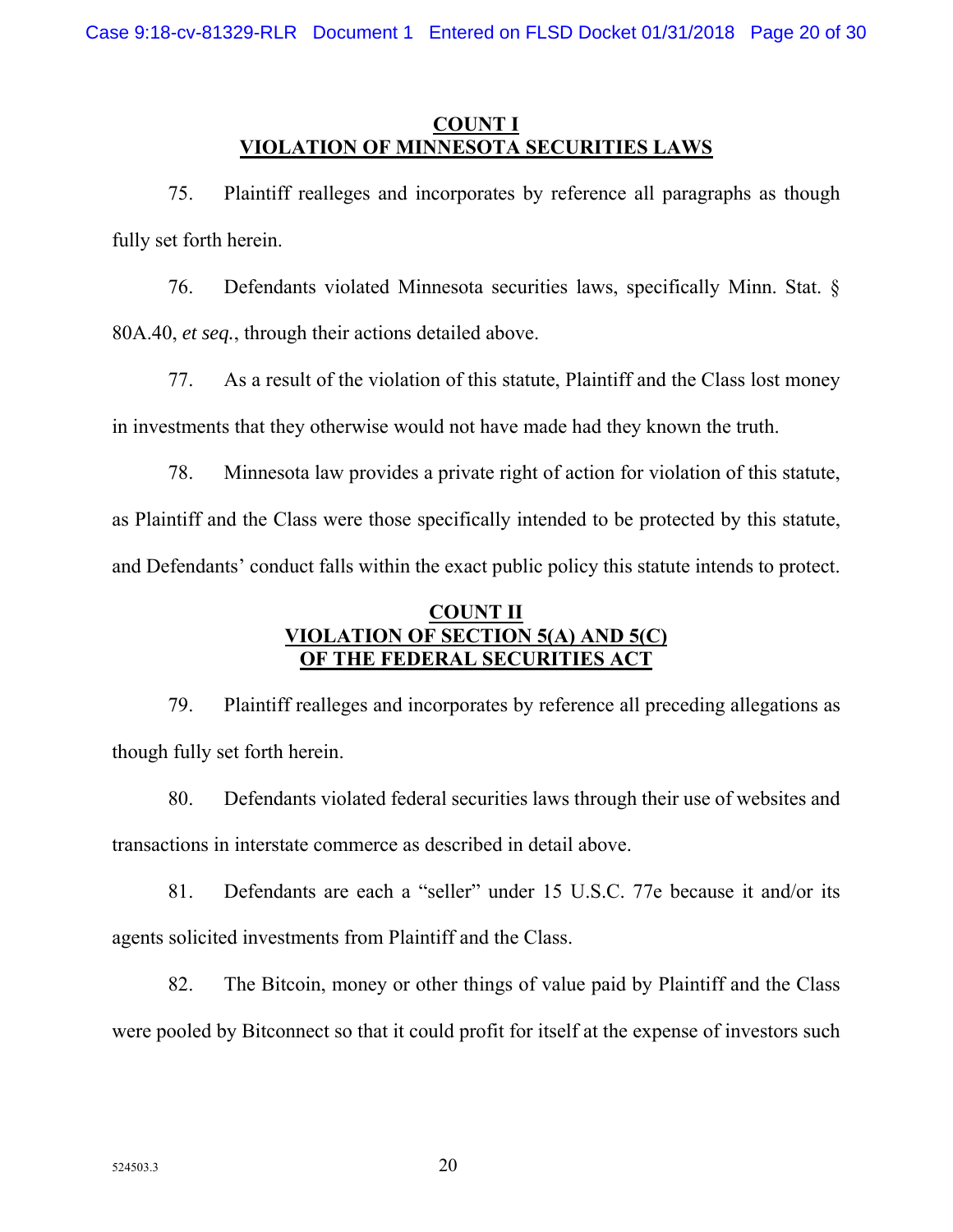as Plaintiff and the Class. As a result, Plaintiff and the Class, shared in the risks and benefits of the investments.

83. Plaintiff and the Class were reliant on and depended on the expertise of Defendants for their investment returns.

84. Plaintiff and the Class reasonably expected to receive profits from their investments with and through Defendants.

85. Bitconnect's investment platform and BCC are investment contracts, subject to federal securities laws, and therefore, Defendants were required to register BCC as such.

86. However, Defendants failed to register BCC or the Bitconnect lending platform with the Securities and Exchange Commission ("SEC") or any federal agency.

87. Defendants' conduct violates 5(a) and 5(c) of the Securities Act, 15 USC 77e(a) and 77e(c).

88. Because of Defendants' unregistered sales of securities, Plaintiff and the Class suffered damages as described above.

## **COUNT III BREACH OF CONTRACT**

89. Plaintiff realleges and incorporates by reference all preceding allegations as though fully set forth herein.

90. The terms of the transaction between Plaintiff and Bitconnect and the Class and Bitconnect are a contract under which Bitconnect would pay a daily interest rate, plus bonus percentage, plus return principal on a specific date.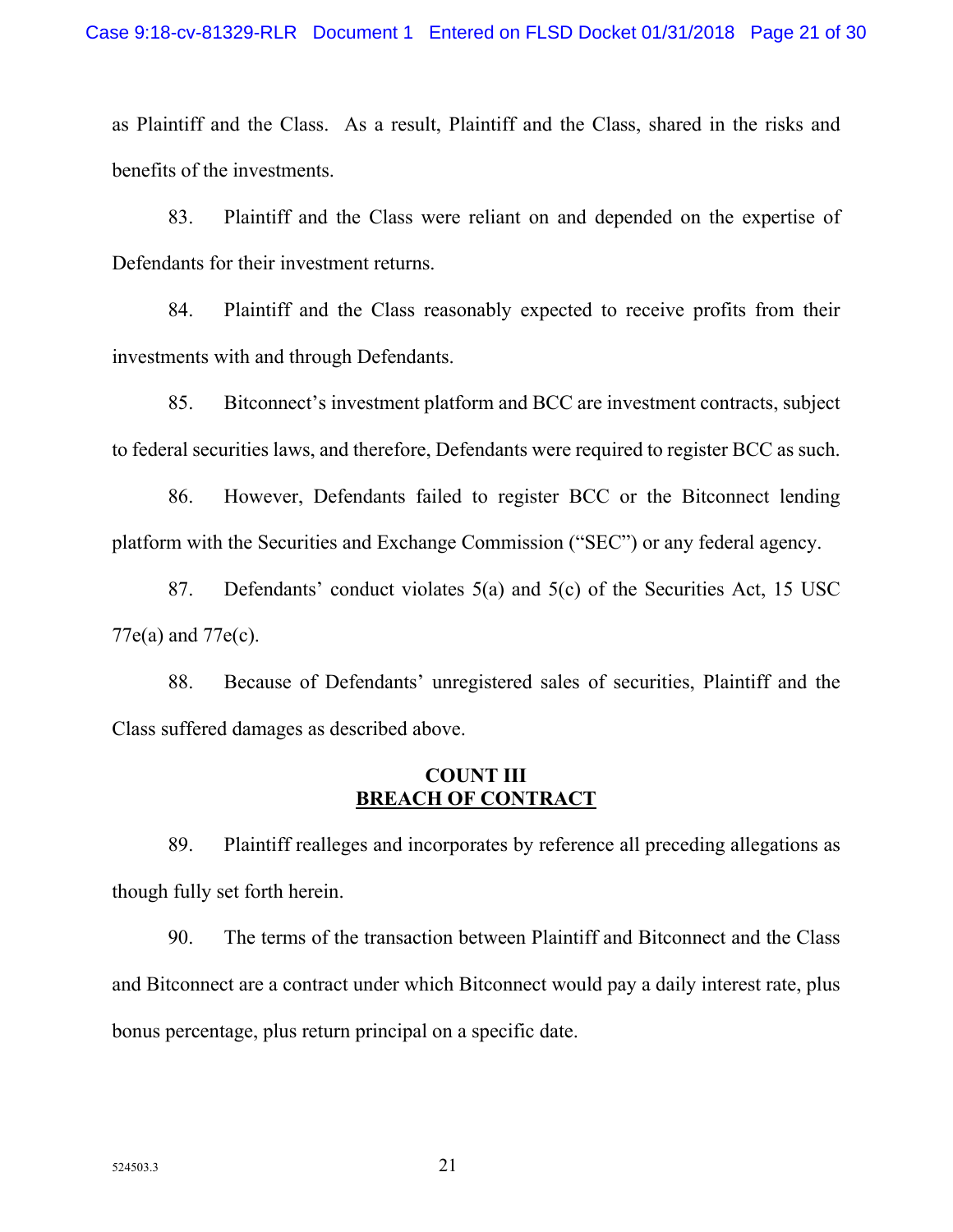91. The terms of the contract were clear, unambiguous, not subject to any other interpretation other than where Plaintiff would receive the benefit of the bargain.

92. Bitconnect has breached the contract by failing to pay daily interest, failing to pay bonus interest, and failing to return Plaintiff's principal.

93. Instead, Bitconnect unilaterally converted Plaintiff's investment into a worthless BCC token that has little to no value, and shut down the lending platform.

94. Plaintiff and the Class are entitled to damages from the breach of contract as alleged above, including, but not limited to, return of principal, interest, attorneys' fees and other foreseeable damages from the total loss of this investment.

## **COUNT IV FRAUD BY CONCEALMENT**

95. Plaintiff realleges and incorporates by reference all paragraphs as though fully set forth herein.

96. Defendants intentionally concealed and suppressed material facts concerning the true nature of the investment as described in detail above.

97. Plaintiff and the Class reasonably relied upon Defendants' false representations.

98. Defendants' false representations were material to Plaintiff because it went to the heart of the bargain, an easy return on investment in the volatile and complicated cryptocurrency market.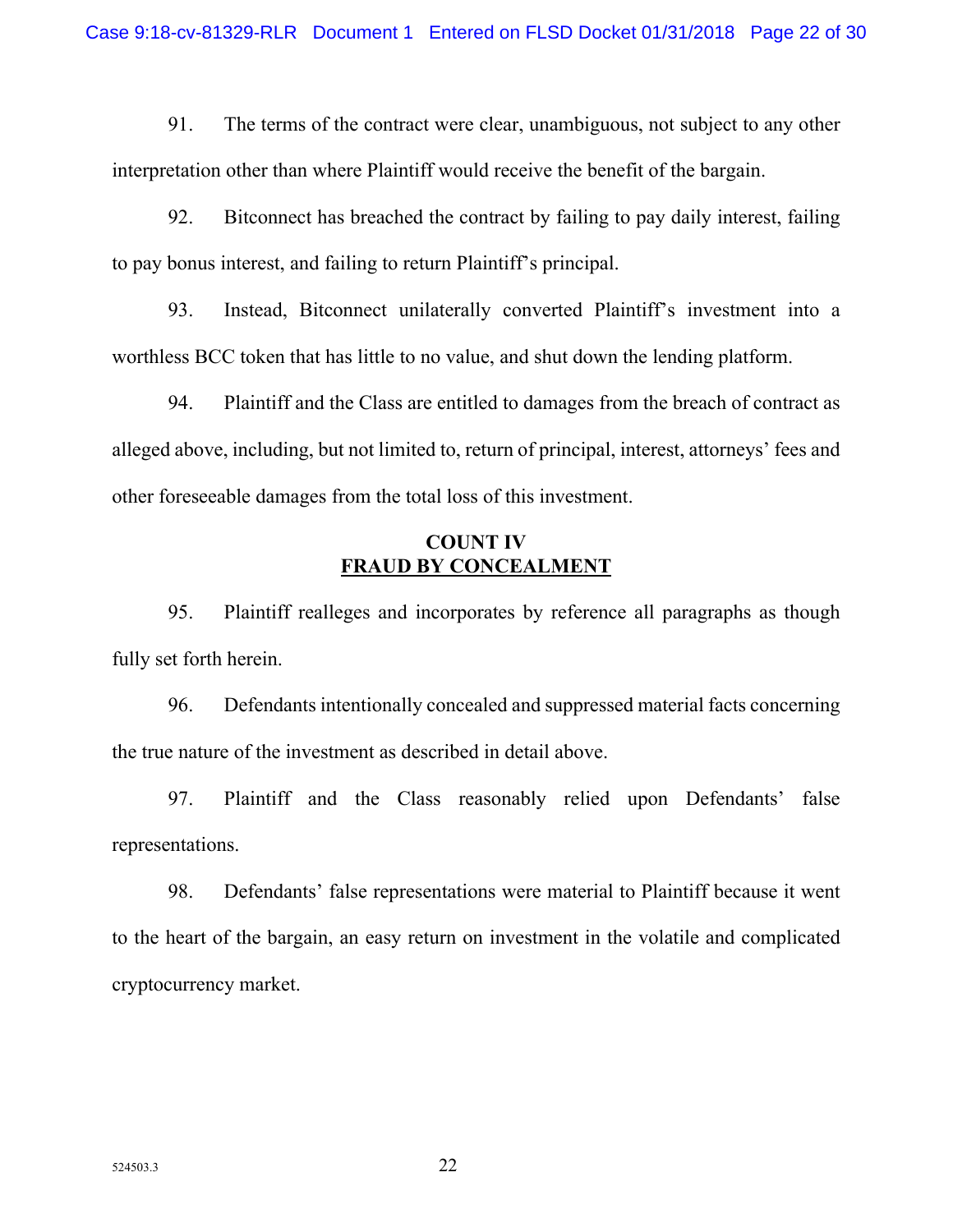99. Defendants had a duty to disclose the scheme it was engaged in because they had exclusive knowledge as to implementation and maintenance of their scheme, and because they knew facts not known to or reasonably discoverable by Plaintiff or the Class.

100. Defendants actively concealed and/or suppressed these material facts as described above, in whole or in part, to pad and protect its profits and to avoid scrutiny over its claimed investment returns.

101. On information and belief, Defendants have still not made full and adequate disclosures, and continue to attempt to defraud Plaintiff and the Class by concealing material information regarding the true value of BCC, and otherwise continuing to engage in the behavior complained of above in new schemes and frauds.

102. Because of the concealment and/or suppression of the facts, Plaintiff and the Class have sustained damages as outlined above. Accordingly, Defendants are liable to Plaintiff and the Class for damages in an amount to be proven at trial.

103. Defendants' actions were done wantonly, maliciously, oppressively, deliberately, with intent to defraud, and in reckless disregard of the rights of Plaintiff and the Class, and the conduct as alleged warrants an assessment of punitive damages in an amount sufficient to deter such conduct in the future, which is to be determined according to proof.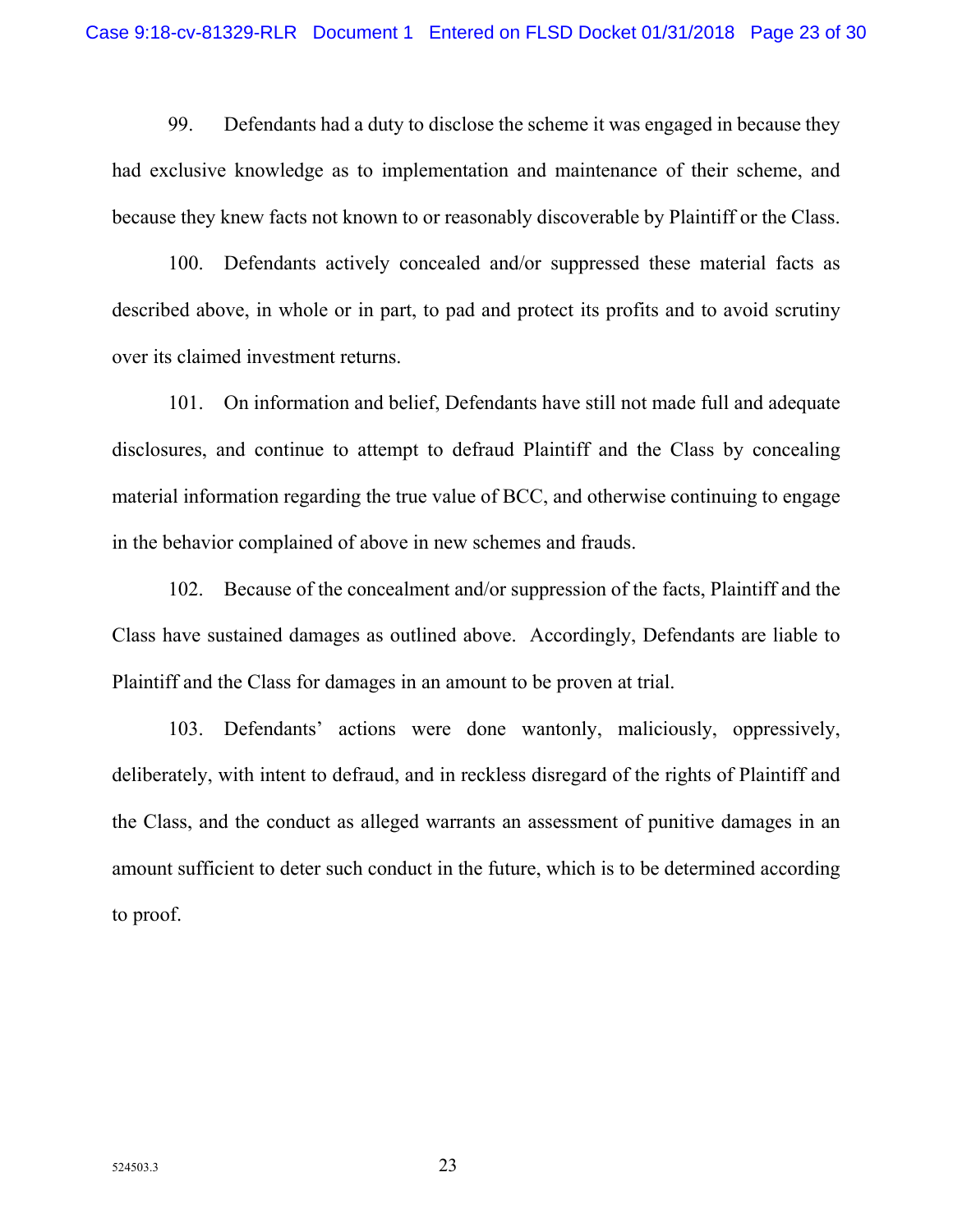#### **COUNT V**

## **VIOLATIONS OF THE MINNESOTA PREVENTION OF CONSUMER FRAUD ACT**

104. Plaintiff incorporates by reference and re-alleges each and every paragraph alleged above as though fully alleged herein.

105. Plaintiff is a resident of the State of Minnesota.

106. Minnesota's Private Attorney General Statute (Minn. Stat. § 8.31, subd. 3a) allows Plaintiff and the Class to bring a claim under Minn. Stat. § 325F.69.

107. The Minnesota Prevention of Consumer Fraud Act prohibits "[t]he act, use, or employment by any person of any fraud, false pretense, false promise, misrepresentation, misleading statement or deceptive practice, with the intent that others rely thereon in connection with the sale of any merchandise, whether or not any person has in fact been misled, deceived, or damaged thereby. . ." Minn. Stat. § 325F.69(1). Defendants advertised and represented to Plaintiff and members of the Class that Bitconnect possessed certain qualities, value and guaranteed profits, including, but not limited to, fixed returns as well as a guarantee that the principal investment/loan amount would be paid in full on date certain. Other states across the Country have enacted substantially similar consumer protection statutes which require the same or similar showings of proof, and which prevent the unlawful conduct described herein.

108. Defendants' advertisements and representations with respect to Bitconnect and the Ponzi scheme were made in connection with the inducing Plaintiff and the Class to invest in Bitconnect.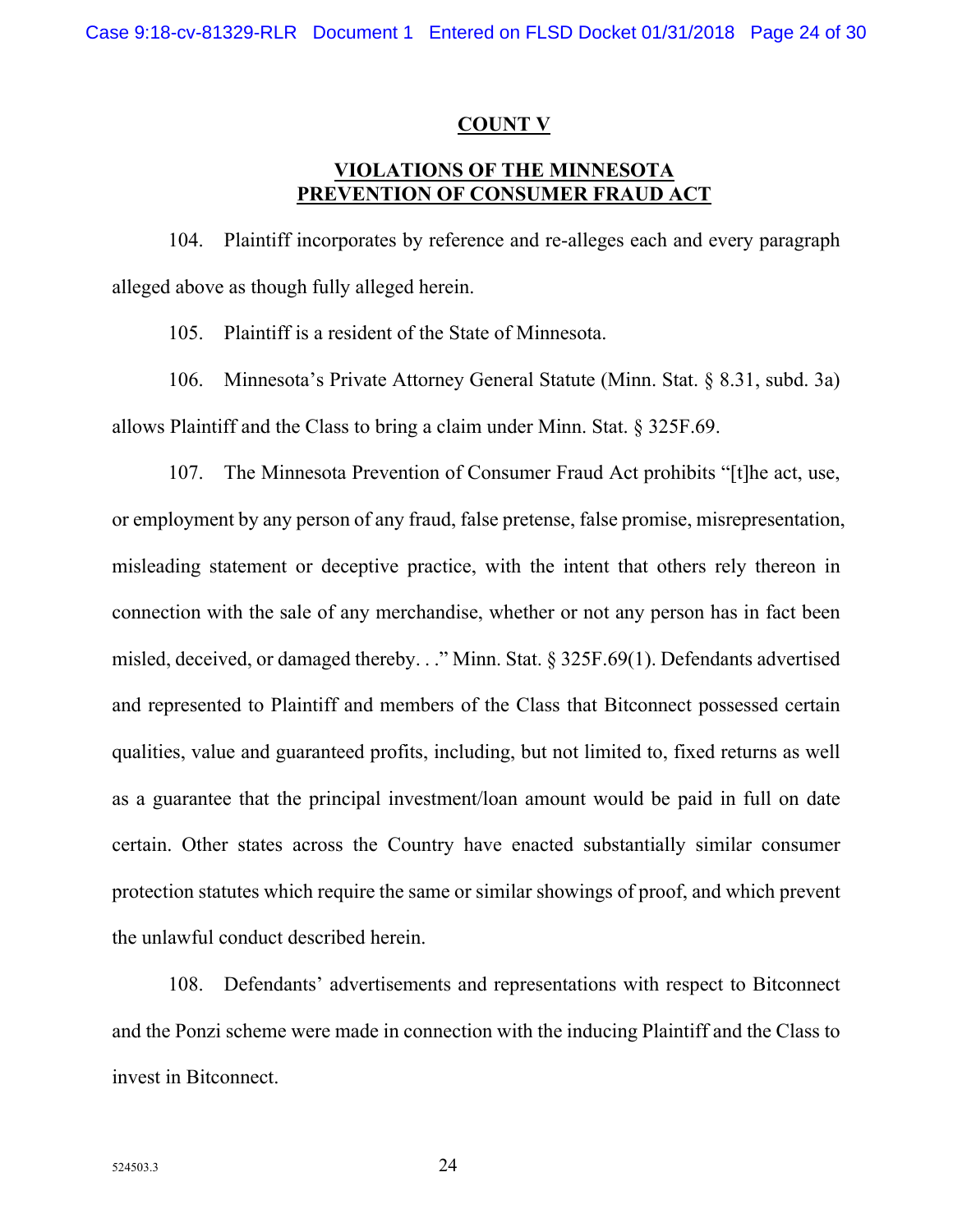109. Defendants intentionally and/or knowingly misrepresented the true nature

and likely success of their investment to Plaintiff and the Class.

- 110. Defendants boasted:
	- a. BitConnect Coin is "the investment tool [investors] need to jump start [their] financial security;"
	- b. Investors can "[s]ecure [their] future by gaining quick profit growth for tomorrow that is practical and attainable;"
	- c. The investment ensures "financial freedom is available and [investors] can start today. Store and invest wealth and earn substantial interest and investment;" and
	- d. Investors who purchase BitConnect Coin are purchasing "an interest bearing asset with 120% return per year. It is that simple."

111. Defendants intended for Plaintiff and the Class to rely on, and accept as true, these statements and representations in deciding whether to invest in Bitconnect.

112. Plaintiff and the Class relied on, and were in fact deceived by, Defendants' statements and representations about the true nature and likely profitability of any investment on Bitconnect.

113. Defendants' unfair or deceptive acts or practices were likely to deceive reasonable consumers.

114. Plaintiff and the Class were injured in fact and suffered actual damages as a result of their reliance on Defendants' advertisements and representations. Defendants' wrongful conduct was the direct and proximate cause of the injuries to Plaintiff and the Class. Because of Defendants' fraudulent conduct, Plaintiff and the Class have suffered direct and indirect harm and monetary loss.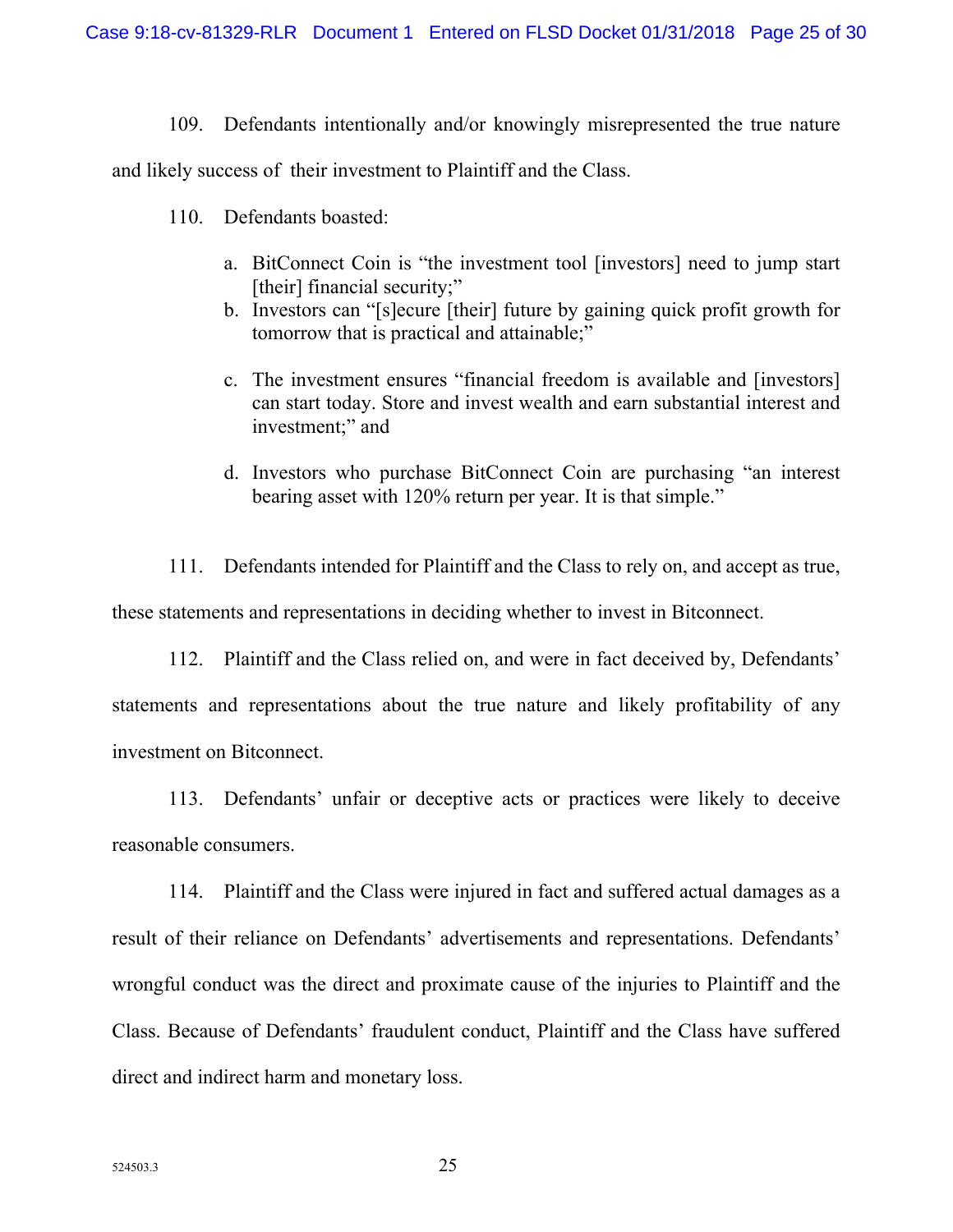115. Had Plaintiff and the Class been aware of the true nature of any investment, along with and intention to shut down Bitconnect and take all monies by Defendants, Plaintiff and the Class did not receive the benefit of their bargain as a result of Defendants' misconduct.

116. Pursuant to Minn. Stat. § 8.31, subd. 3a, Plaintiff and the Class seek actual damages, attorneys' fees, and any other just and proper relief available under the Minnesota Prevention of Consumer Fraud Act.

#### **COUNT VI FALSE ADVERTISING**

117. Plaintiff incorporates by reference each of the allegations contained in the preceding paragraphs of this Complaint.

118. Plaintiff is a resident of the State of Minnesota.

119. Minnesota's False Statement in Advertising Act ("FSAA"), Minn. Stat. § 325F.67, provides a cause of action to "any person, firm, corporation, or association" who purchases goods or services through advertising which "contains any material assertion, representation, or statement of fact which is untrue, deceptive, or misleading." Consumer protection laws of other states make similar conduct unlawful.

120. Where, as here, Plaintiff's claims inure to the public benefit, Minnesota's Private-Attorney General Statute, Minn. Stat. § 8.31, subd. 3a, allows individuals who have been injured through a violation of the FSAA to bring a civil action and recover damages, together with costs and disbursements, including reasonable attorney's fees.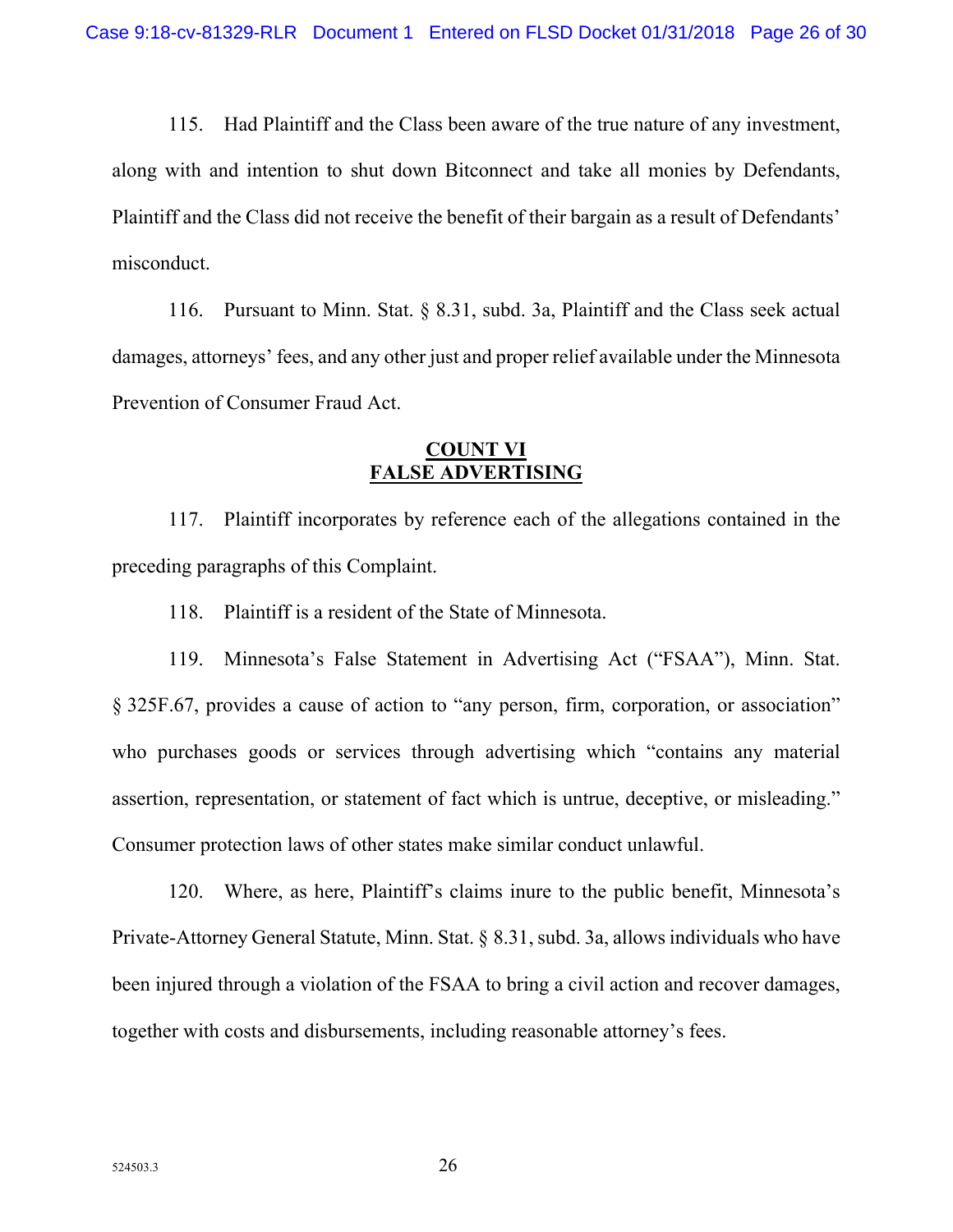121. By engaging in the conduct herein, Defendants violated and continue to

violate Minn. Stat. § 325F.67 and the similar laws of other states.

122. Defendants' misrepresentations, knowing omissions, and use of other sharp

business practices include, by way of example:

- a. Defendants' fraudulent, misleading, and deceptive statements relating to Bitconnect and the promised fixed returns as well as a guarantee that the principal investment/loan amount would be paid in full on date certain.
- b. Defendants' fraud and misrepresentations by omission with respect to failing to disclose that in fact they were not actually engaging in any real activity that would produce income, profits or benefit to investors, like Plaintiff and the Class.
- **c.** Defendants' concealment of the true nature of the Bitconnect.

123. As a result of Defendants' conduct, Plaintiff has suffered actual damages in that he has purchased the Loader that was defective and worth less than the price he paid. There is an association between Defendants' acts and omissions as alleged herein and the damages suffered by Plaintiff.

124. As a result of Defendants' untrue, deceptive, and misleading assertions and representations about Bitconnect, Plaintiff has and will continue to suffer damages that include not only the full cost to replace the Loader, but also include, without limitation, consequential and incidental damages.

125. Defendants have similarly violated the consumer-protection statutes of the various states including, but not limited to, the State of California.

126. Plaintiff and the class have been damaged in an amount in excess of \$5,000,000.00.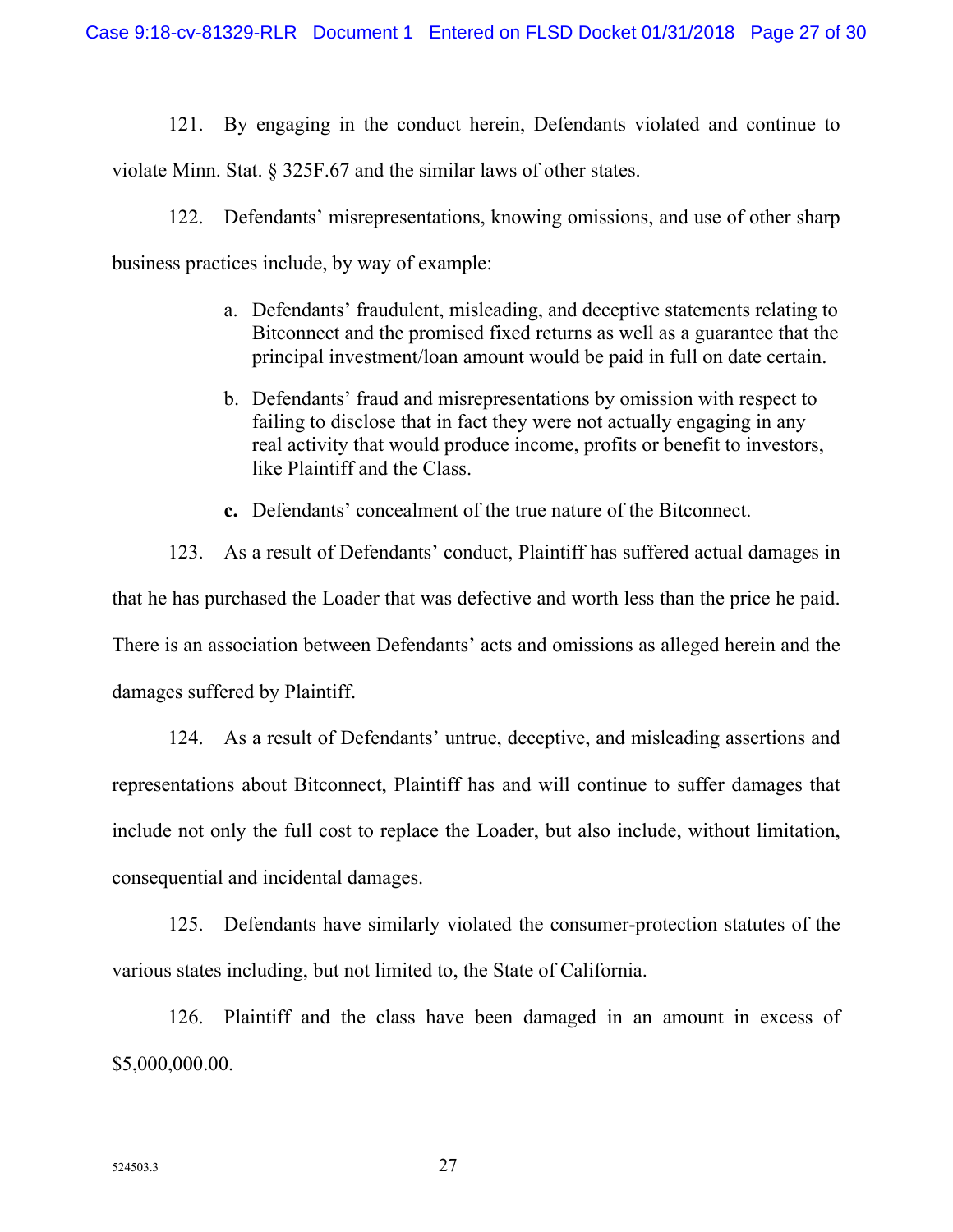## **COUNT VII FRAUDULENT INDUCEMENT**

127. Plaintiff incorporates by reference each of the allegations contained in the preceding paragraphs of this Complaint.

128. To induce Plaintiff and the Class members into entering the pyramid scheme and Ponzi scheme by misrepresented that Plaintiff and the Class would receive fixed returns as well as a guarantee that the principal investment/loan amount would be paid in full on date certain while not actually engaging in any real activity that would produce income, profits or benefit to investors.

129. Defendants knew that their representations were false. Defendants made sure their promotional materials to intentionally mislead consumers, such as Plaintiff and the Class.

130. Defendants made these misrepresentations specifically so as to induce Plaintiff's and the Class's to invest.

131. Plaintiff and the Class did in fact rely on these misrepresentations and invested in the Ponzi scheme to their detriment. Given the deceptive manner in which Defendants advertised, represented and otherwise promoted the investment, Plaintiff and the Class's reliance on Defendants' misrepresentations was justifiable.

132. As a result of relying on Defendants' misrepresentations, Plaintiff and Class members have suffered, and will continue to suffer, actual damages.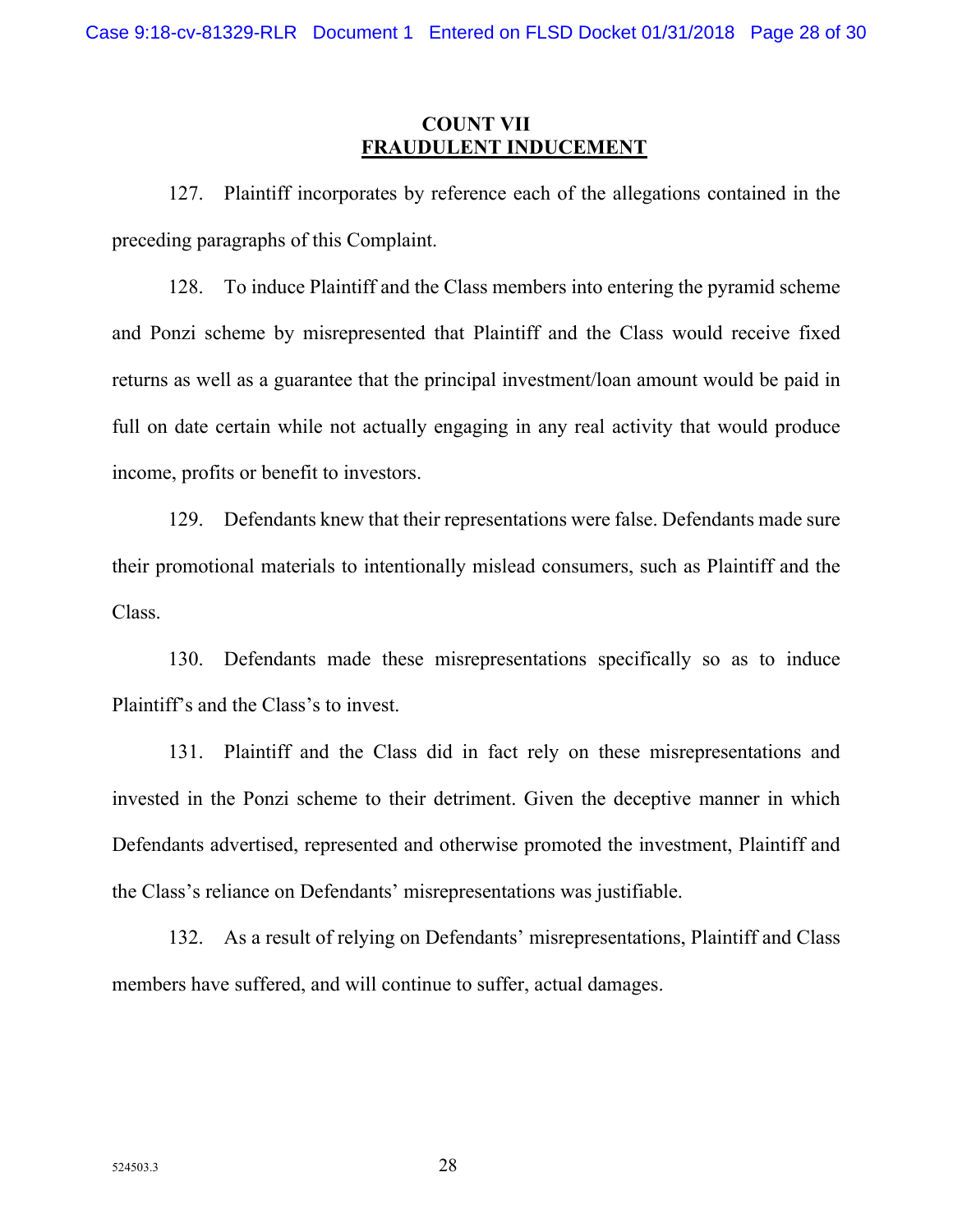#### **REQUEST FOR RELIEF**

WHEREFORE, Plaintiff, individually and on the Class, respectfully requests that the Court enter judgment in their favor and against Defendants, as follows:

A. Certification of the proposed Class(es), including appointment of Plaintiff's counsel as Class Counsel;

B. An order temporarily and permanently enjoining Defendants from continuing the unlawful, deceptive, fraudulent, and unfair business practices alleged in this Complaint;

C. An order temporarily and permanently enjoining Defendants from selling, liquidating, transferring, spending or otherwise dissipating assets earned from Plaintiff and the Class;

D. Injunctive relief in the form of a rescission, refund or replacement program to make Plaintiff and the Class whole;

E. Costs, restitution, damages, including punitive damages, and disgorgement in an amount to be determined at a jury trial;

F. An order requiring Defendants to pay both pre- and post-judgment interest on any amounts awarded;

G. An award of costs and attorneys' fees; and

H. Such other or further relief as may be appropriate.

#### **DEMAND FOR JURY TRIAL**

Plaintiffs hereby demand a trial by jury as to all issues.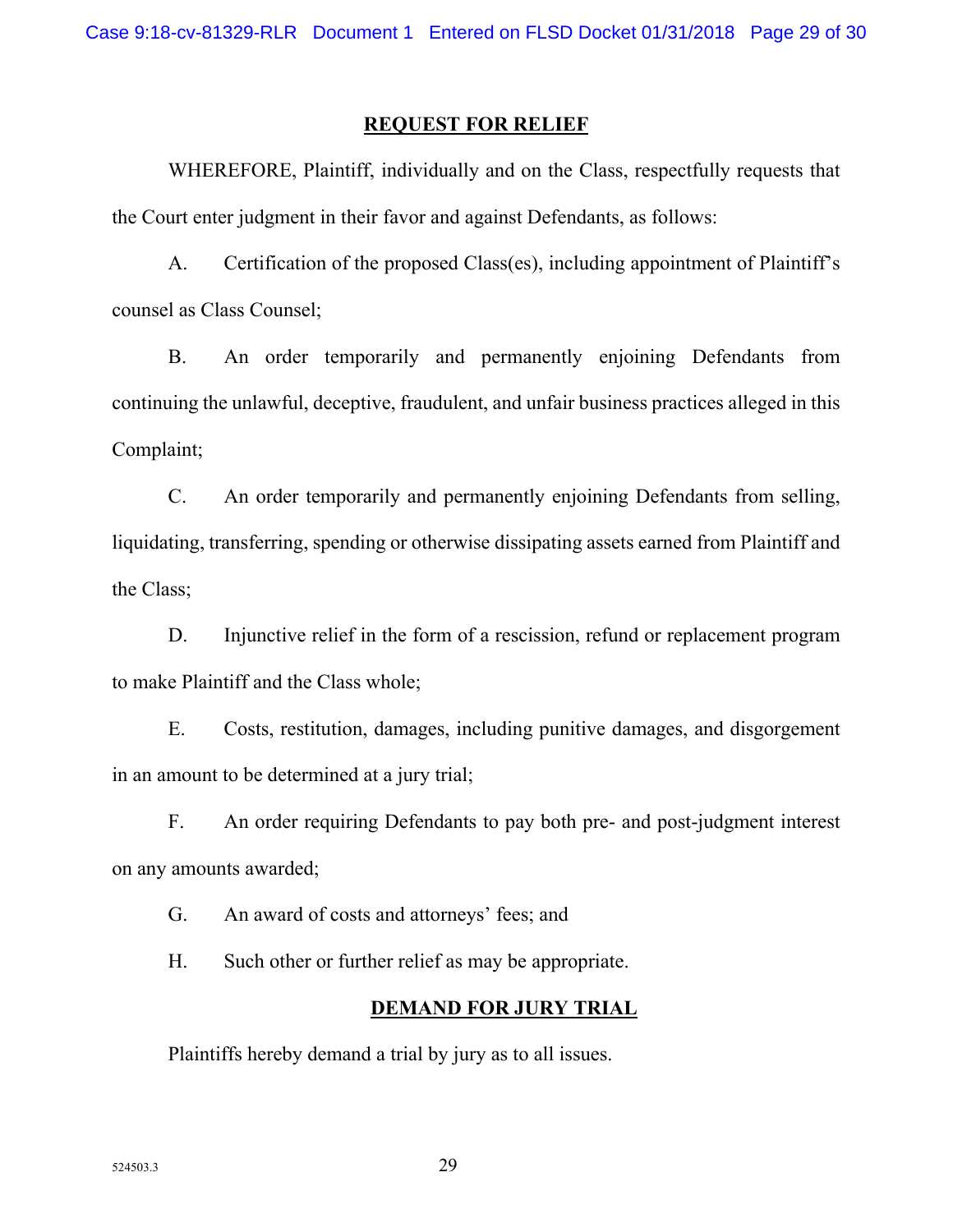## Dated: January 31, 2018 **LOCKRIDGE GRINDAL NAUEN P.L.L.P.**

By: /s/ Robert K. Shelquist Robert K. Shelquist, #21310X Rebecca A. Peterson, #392663 100 South Washington Avenue, Suite 2200 Minneapolis, MN 55401 Telephone: (612) 339-6900 rkshelquist@locklaw.com rapeterson@locklaw.com

 Genevieve Zimmerman (MN #330292) MESHBESHER & SPENCE LTD. 1616 Park Avenue South Minneapolis, MN 55404 Telephone: (612) 339-9121 gzimmerman@meshbesher.com

*Attorneys For Plaintiff*